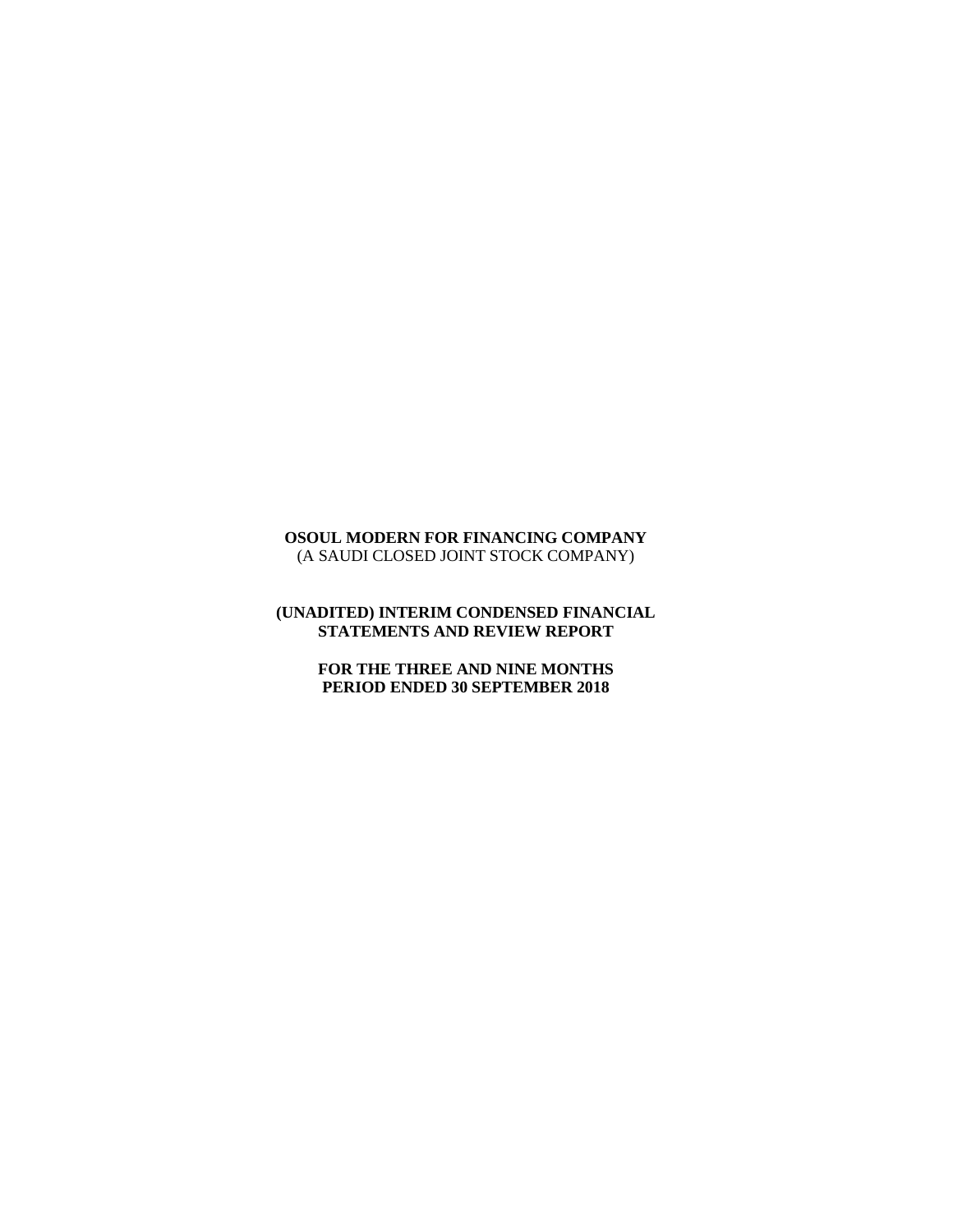| <b>INDEX</b>                                               | <b>PAGE</b> |
|------------------------------------------------------------|-------------|
| Report on review of interim condensed financial statements |             |
| Interim statement of financial position                    | 2           |
| Interim statement of comprehensive income                  | 3           |
| Interim statement of changes in shareholders' equity       | 4           |
| Interim statement of cash flows                            | 5           |
| Interim condensed notes to the financial statements        | $6-18$      |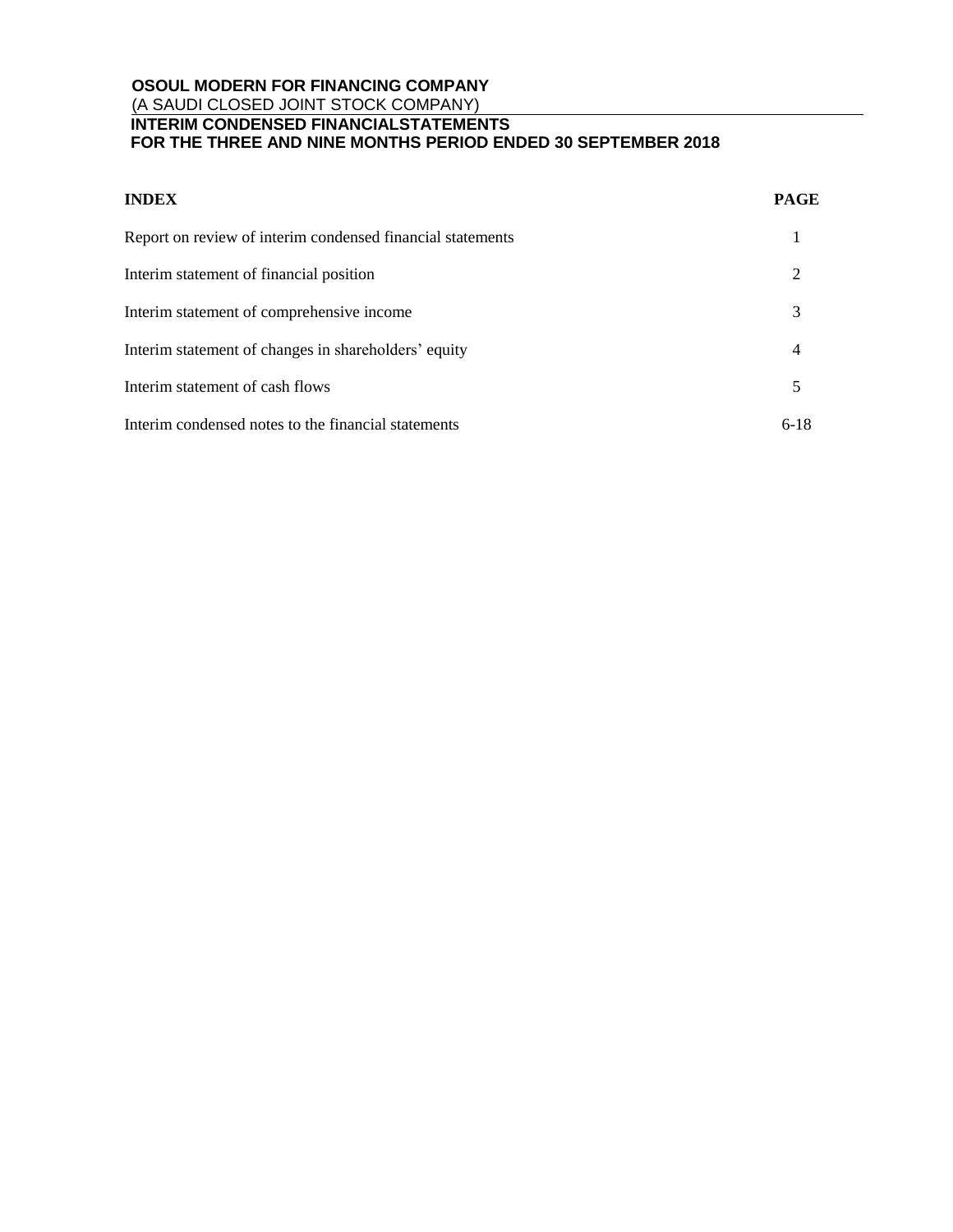

# **REPORT ON REVIEW OF INTERIM CONDENSED FINANCIAL STATEMENTS**

### **TO THE SHAREHOLDERS OF OSOUL MODERN FOR FINANCING COMPANY (A SAUDI CLOSED JOINT STOCK COMPANY)**

#### **INTRODUCTION**

We have reviewed the accompanying interim statement of financial position of Osoul Modern for Financing Company (A Saudi Closed Joint Stock Company) (the "Company") as at 30 September 2018 and the related interim statements of comprehensive income for the three and nine months period then ended, cash flows and changes in shareholders' equity for the nine-months period then ended, and the explanatory notes (the "interim condensed financial statements"). Management is responsible for the preparation and fair presentation of these interim condensed financial statements in accordance with International Accounting Standard 34 - "Interim Financial Reporting" (IAS 34) as modified by Saudi Arabian Monetary Authority ("SAMA") for the accounting of zakat and income tax. Our responsibility is to express a conclusion on these interim condensed financial statements based on our review.

#### **SCOPE OF REVIEW**

We conducted our review in accordance with International Standard on Review Engagement 2410, "Review of Interim Financial Information Performed by the Independent Auditor of the Entity". A review of these interim condensed financial statements consists of making inquiries, primarily of persons responsible for financial and accounting matters and applying analytical and other review procedures. A review is substantially less in scope than an audit conducted in accordance with International Standards on Auditing and consequently, it does not enable us to obtain assurance that we would become aware of all significant matters that might be identified in an audit. Accordingly, we do not express an audit opinion.

### **OTHER MATTERS**

The financial statements of the Company for the year ended December 31, 2017 were audited by another auditor who expressed an unqualified opinion dated February 28, 2018.

#### **CONCLUSION**

AI1 Tel Fa: P.C

Based on our review, nothing has come to our attention that causes us to believe that the accompanying interim condensed financial statements are not presented fairly, in all material respects, in accordance with IAS 34 as modified by SAMA for the accounting of zakat and income tax.

| Al-Bassam & Co.<br><b>Allied Accountants</b><br>Ibrahim A. Al Bassam<br><b>License No.337</b><br>28 October 2018G<br>19 Safar 1440H | Jeddah, Kingdom of Saudi Arabia                                                         |                                                                                              | رقم الترخيص ٢٠٥<br>C.R 1010385804<br>License 520<br><i><u><b>Illed Accountant</b></u></i><br><b>Hifked Public Accounts</b> |                                                                                          |
|-------------------------------------------------------------------------------------------------------------------------------------|-----------------------------------------------------------------------------------------|----------------------------------------------------------------------------------------------|----------------------------------------------------------------------------------------------------------------------------|------------------------------------------------------------------------------------------|
| diyadh<br>+966 11 206 5333<br>$c$ +966 11 206 5444<br>Box 69658 Al Riyadh 11557                                                     | Jeddah<br>Tel: +966 12 652 5333<br>Fax: +966 12 652 2894<br>P.O. Box 15651 Jeddah 21454 | Al Khobar<br>Tel: +966 13 893 3378<br>Fax: +966 13 893 3349<br>P.O. Box 4636 Al Khobar 31952 | Buraydah<br>Tel: +966 11 206 5333<br>Fax: +966 11 206 5444<br>P.O. Box 69658 Al Riyadh 11557                               | Madinah<br>Tel: +966 12 652 5333<br>Fax: +966 12 652 2894<br>P.O. Box 15651 Jeddah 21454 |
|                                                                                                                                     |                                                                                         | Info.sa@pkf.com                                                                              |                                                                                                                            |                                                                                          |

[AL-Bassam & Co. ] Allied Accountants P.P license 323/11/520 is a member firm of the PKF International Limited network of legally independent firms and does not accept any responsibility or liability for the actions or inactions on the part of any other individual member firm or firms.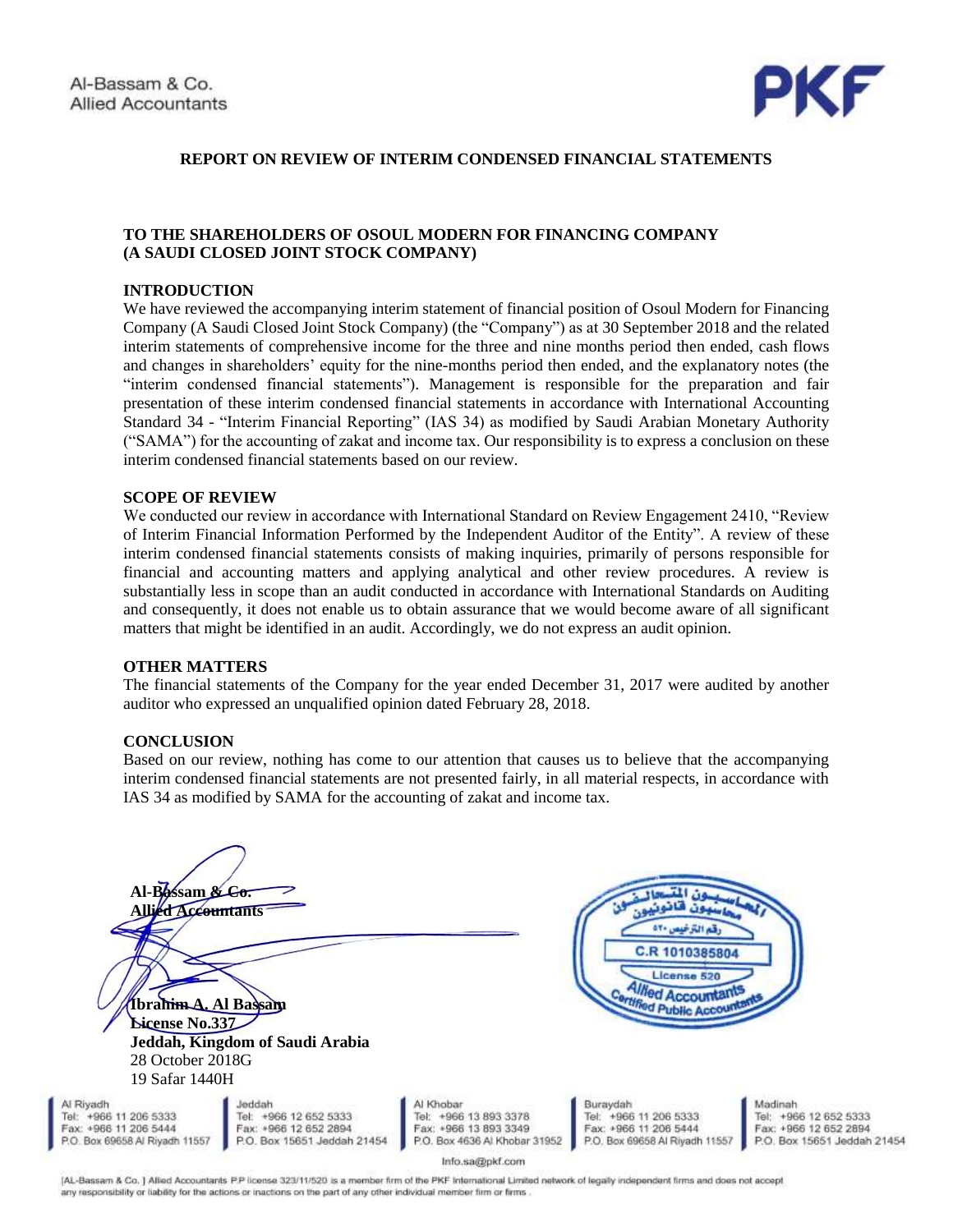# **OSOUL MODERN FOR FINANCING COMPANY** (A SAUDI CLOSED JOINT STOCK COMPANY) **INTERIM STATEMENT OF FINANCIAL POSITION AS AT 30 SEPTEMBER 2018**

|                                             |             | 30 September | 31 December  |
|---------------------------------------------|-------------|--------------|--------------|
|                                             |             | 2018         | 2017         |
|                                             | <b>Note</b> | <b>SR</b>    | <b>SR</b>    |
|                                             |             | (Un-audited) | (Audited)    |
| <b>ASSETS</b>                               |             |              |              |
| Cash and cash equivalents                   |             | 22,167,937   | 18, 194, 751 |
| Net investment in islamic financing         | 5           | 117,108,647  | 114,014,260  |
| Prepayment and other receivables            |             | 732,920      | 450,444      |
| Investment-fair value through OCI           | 7           | 892,850      | 892,850      |
| Property and equipment                      |             | 1,223,486    | 1,230,304    |
| <b>TOTAL ASSETS</b>                         |             | 142,125,840  | 134,782,609  |
| <b>LIABILITIES AND SHAREHOLDERS' EQUITY</b> |             |              |              |
| Accounts payable and other liabilities      |             | 5,642,755    | 3,645,324    |
| Zakat provision                             | 14          | 2,760,954    | 3,703,249    |
| End-of-service indemnities                  |             | 1,629,357    | 1,426,223    |
| <b>TOTAL LIABILITIES</b>                    |             | 10,033,066   | 8,774,796    |
| <b>SHAREHOLDERS' EQUITY</b>                 |             |              |              |
| Share capital                               | 8           | 100,000,000  | 100,000,000  |
| Statutory reserve                           | 9           | 3,329,088    | 3,329,088    |
| Retained earnings                           |             | 28,763,686   | 22,678,725   |
| <b>TOTAL SHAREHOLDERS' EQUITY</b>           |             | 132,092,774  | 126,007,813  |
| <b>TOTAL LIABILITIES AND SHAREHOLDERS'</b>  |             |              |              |
| <b>EQUITY</b>                               |             | 142,125,840  | 134,782,609  |

The accompanying notes form an integral part of these interim condensed financial statement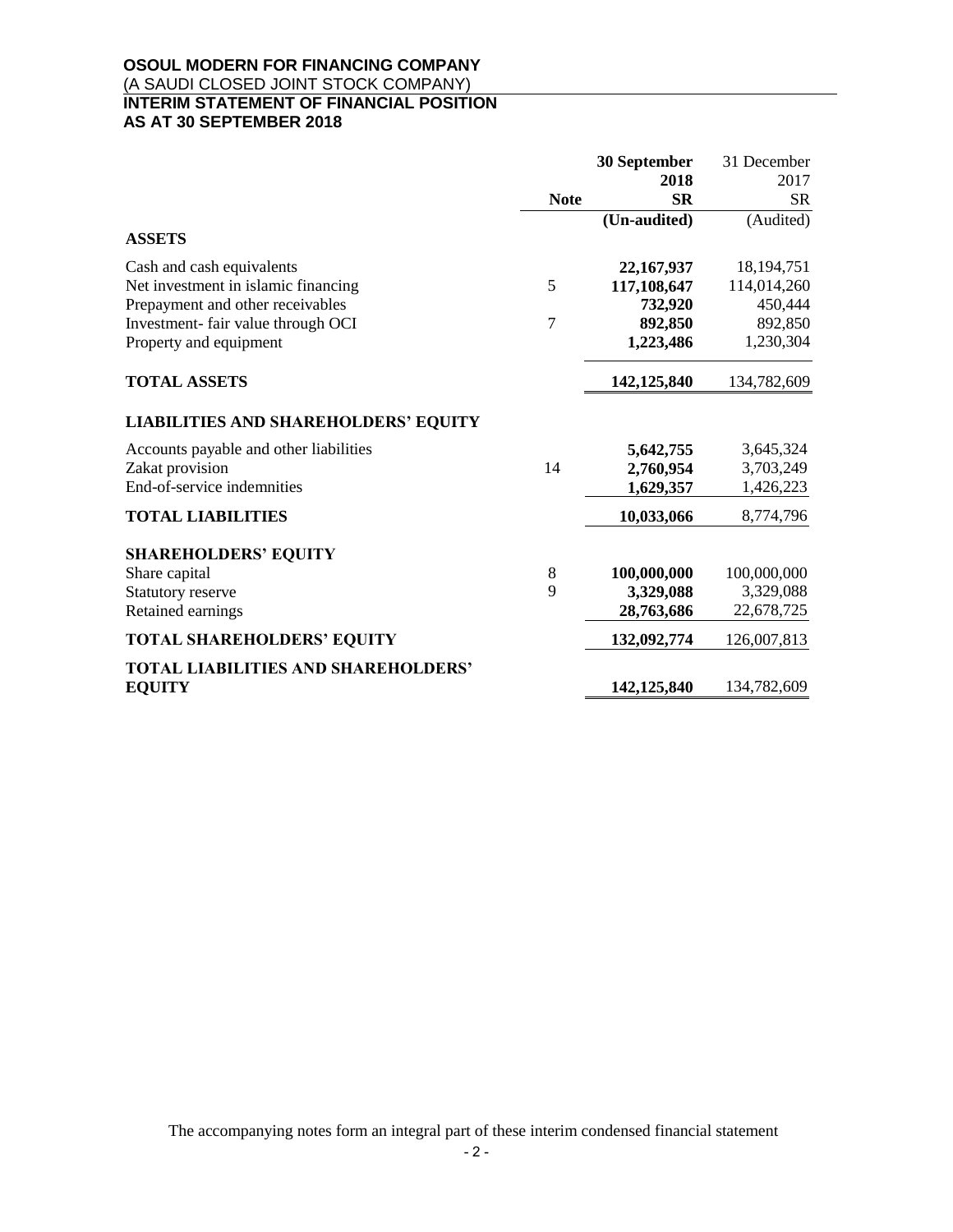# **OSOUL MODERN FOR FINANCING COMPANY** (A SAUDI CLOSED JOINT STOCK COMPANY) **INTERIM STATEMENT OF COMPREHENSIVE INCOME FOR THE THREE AND NINE MONTH PERIOD ENDED 30 SEPTEMBER 2018**

|                                                            |             | <b>FOR THREE-MONTH</b><br><b>PERIOD ENDED</b> |                   |                   | <b>FOR NINE-MONTH</b><br><b>PERIOD ENDED</b> |  |
|------------------------------------------------------------|-------------|-----------------------------------------------|-------------------|-------------------|----------------------------------------------|--|
|                                                            |             |                                               |                   | 30                |                                              |  |
|                                                            | <b>Note</b> | 30 September                                  | 30 September      | <b>September</b>  | 30 September                                 |  |
|                                                            |             | 2018<br><b>SR</b>                             | 2017<br><b>SR</b> | 2018<br><b>SR</b> | 2017<br><b>SR</b>                            |  |
|                                                            |             | (Un-audited)                                  | (Un-audited)      | (Un-audited)      | (Un-audited)                                 |  |
| <b>FINANCE INCOME</b>                                      |             |                                               |                   |                   |                                              |  |
| Finance income                                             |             | 4,516,521                                     | 4,737,031         | 15,389,466        | 14,287,955                                   |  |
| <b>Operating income</b>                                    |             | 4,516,521                                     | 4,737,031         | 15,389,466        | 14,287,955                                   |  |
| General and administration expenses                        |             | (2,091,631)                                   | (1,935,326)       | (6,797,679)       | (5,538,365)                                  |  |
| (Allowance) / Reversal for credit loss                     | 5           | 997,320                                       |                   | 2,020,509         |                                              |  |
| Other income                                               |             | 9,133                                         | 41,067            | 36,933            | 133,733                                      |  |
| <b>NET INCOME FOR THE PERIOD</b>                           |             | 3,431,343                                     | 2,842,772         | 10,649,229        | 8,883,323                                    |  |
| <b>OTHER COMPREHENSIVE</b><br><b>INCOME</b>                |             |                                               |                   |                   |                                              |  |
| <b>TOTAL COMPREHENSIVE</b><br><b>INCOME FOR THE PERIOD</b> |             | 3,431,343                                     | 2,842,772         | 10,649,229        | 8,883,323                                    |  |

The accompanying notes form an integral part of these interim condensed financial statements.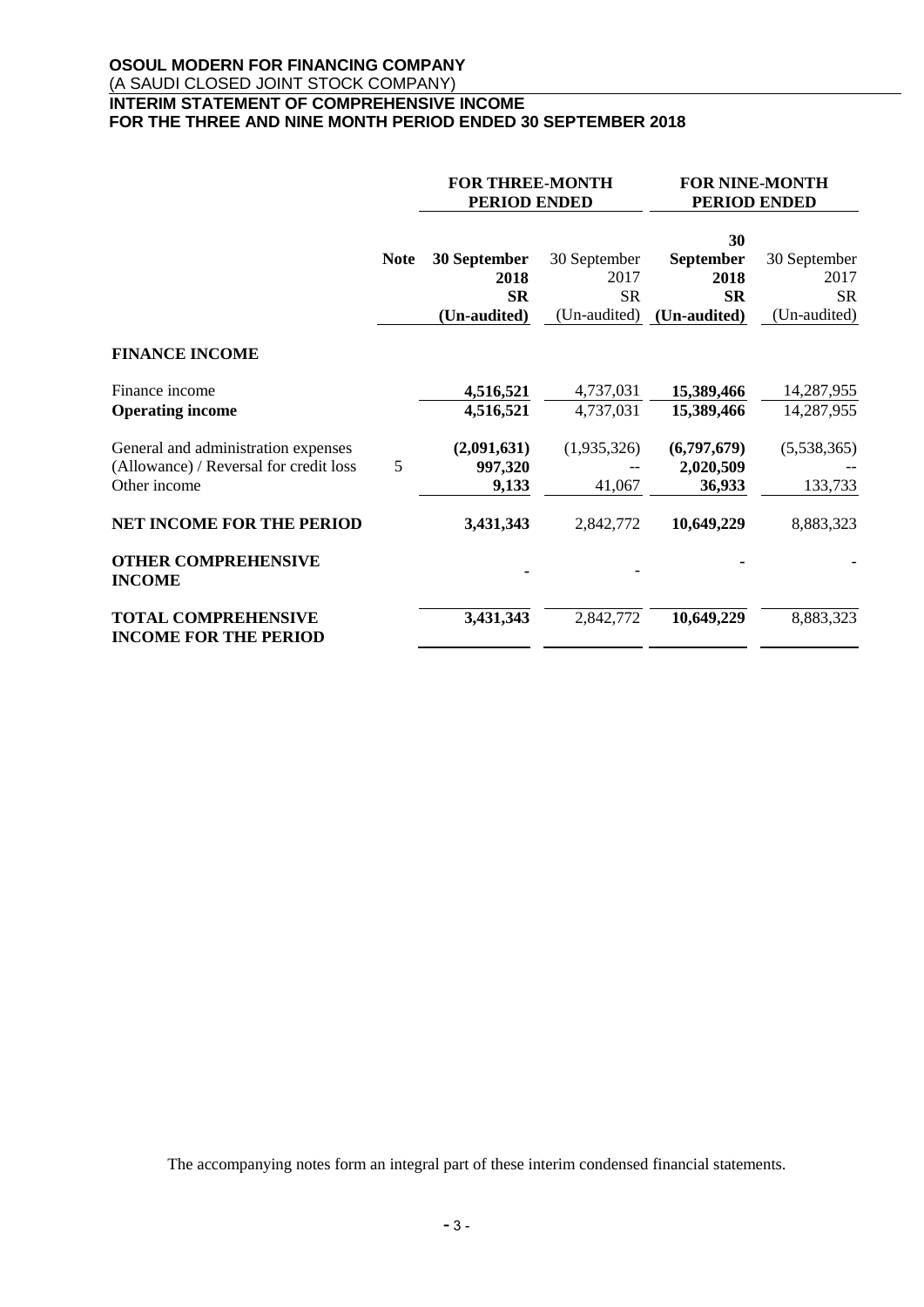# **OSOUL MODERN FOR FINANCING COMPANY**

(A SAUDI CLOSED JOINT STOCK COMPANY)

# **INTERIM STATEMENT OF CHANGES IN SHAREHOLDERS' EQUITY FOR THE NINE-MONTH PERIOD ENDED 30 SEPTEMBER 2018**

|                                                                                                | <b>Notes</b> | <b>Share</b><br>Capital<br><b>SR</b> | <b>Statutory</b><br><b>Reserve</b><br><b>SR</b> | <b>Retained</b><br><b>Earnings</b><br><b>SR</b> | <b>Total</b><br><b>SR</b> |
|------------------------------------------------------------------------------------------------|--------------|--------------------------------------|-------------------------------------------------|-------------------------------------------------|---------------------------|
| Balance as at 1 January 2017- (Audited)                                                        |              | 100,000,000                          | 2,086,775                                       | 15,579,659                                      | 117,666,434               |
| Net profit for the period<br>Other comprehensive income for the period                         |              |                                      |                                                 | 8,883,323                                       | 8,883,323                 |
| Total comprehensive income for the period                                                      |              |                                      |                                                 | 8,883,323                                       | 8,883,323                 |
| Zakat for the period                                                                           |              |                                      |                                                 | (2,702,132)                                     | (2,702,132)               |
| Net profit after zakat                                                                         |              |                                      |                                                 | 6,181,191                                       | 6,181,191                 |
| Balance as at 30 September 2017 - (Un-audited)                                                 |              | 100,000,000                          | 2,086,775                                       | 21,760,850                                      | 123,847,625               |
|                                                                                                |              | <b>Share</b><br>Capital<br><b>SR</b> | <b>Statutory</b><br><b>Reserve</b><br><b>SR</b> | <b>Retained</b><br><b>Earnings</b><br><b>SR</b> | <b>Total</b><br><b>SR</b> |
| Balance as on 1 January 2018 - (Audited)<br>Impact of adoption of new standard as at 1 January | 3,5          | 100,000,000                          | 3,329,088                                       | 22,678,725                                      | 126,007,813               |
| 2018                                                                                           |              |                                      |                                                 | 5,196,686                                       | 5,196,686                 |
| Restated balance as at 1 January 2018                                                          |              | 100,000,000                          | 3,329,088                                       | 27,875,411                                      | 131,204,499               |
| Net profit for the period<br>Other comprehensive income for the period                         |              |                                      |                                                 | 10,649,229                                      | 10,649,229                |
| Total comprehensive income for the period                                                      |              |                                      |                                                 | 10,649,229                                      | 10,649,229                |
| Zakat for the period                                                                           | 14           |                                      |                                                 | (2,760,954)                                     | (2,760,954)               |
| Net profit after zakat                                                                         |              |                                      |                                                 | 7,888,275                                       | 7,888,275                 |
| Dividends during the period                                                                    | 15           |                                      |                                                 | (7,000,000)                                     | (7,000,000)               |
| Balance as at 30 September 2018 - (Un-audited)                                                 |              | 100,000,000                          | 3,329,088                                       | 28,763,686                                      | 132,092,774               |

The accompanying notes form an integral part of these interim condensed financial statements.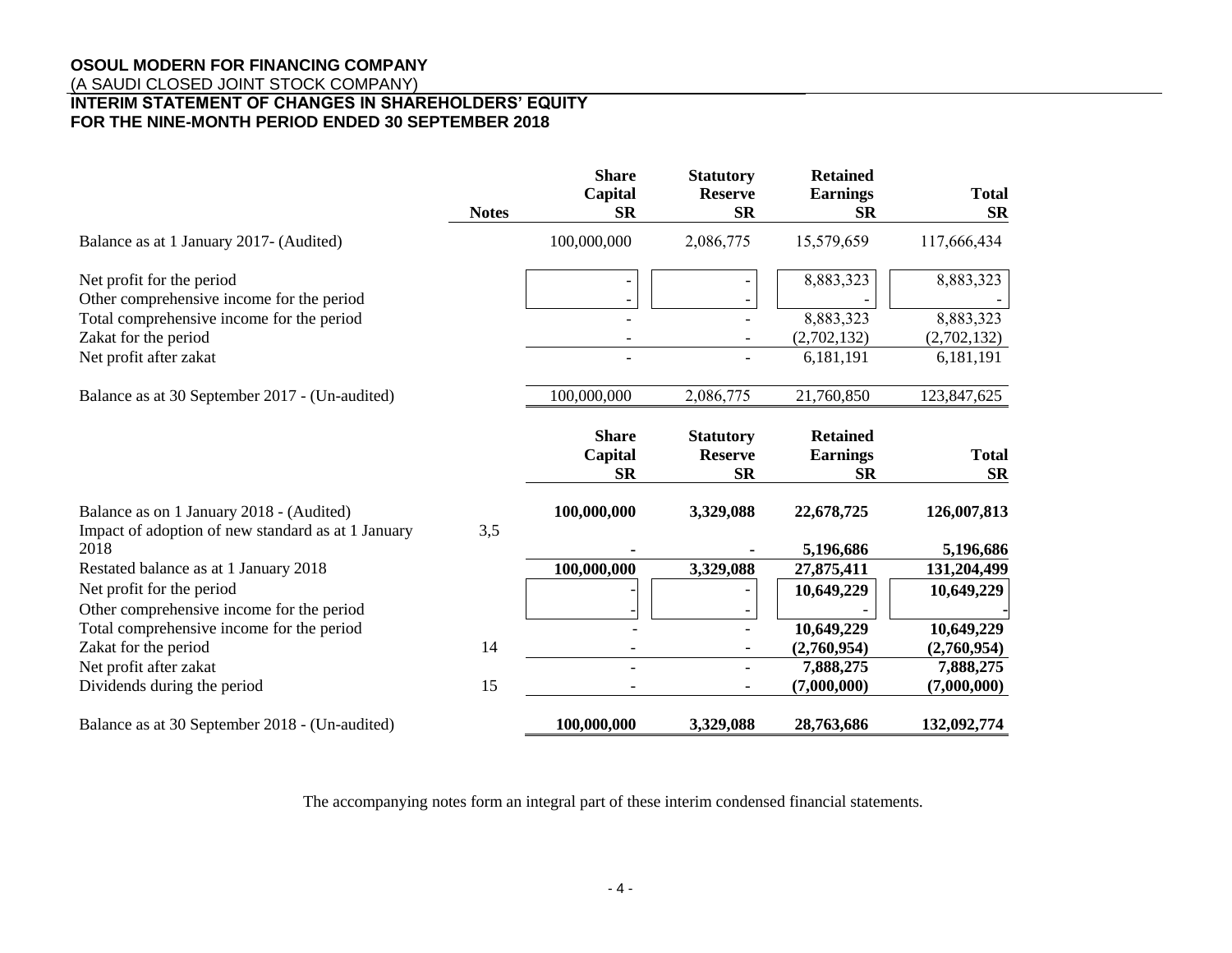# **OSOUL MODERN FOR FINANCING COMPANY** (A SAUDI CLOSED JOINT STOCK COMPANY) **INTERIM STATEMENT OF CASH FLOWS FOR THE NINE-MONTH PERIOD ENDED 30 SEPTEMBER 2018**

|                                                                                |             | 30 September 2018      | 30 September<br>2017 |  |
|--------------------------------------------------------------------------------|-------------|------------------------|----------------------|--|
|                                                                                |             | SR                     | <b>SR</b>            |  |
|                                                                                | <b>Note</b> | (Un-audited)           | (Un-audited)         |  |
| <b>OPERATING ACTIVITIES</b>                                                    |             |                        |                      |  |
| Net profit for the period<br><b>Adjustments for:</b>                           |             | 10,649,229             | 8,883,323            |  |
| Depreciation                                                                   |             | 229,518                | 226,953              |  |
| Provision for end-of-service indemnities<br>Reversal for credit loss           |             | 227,331<br>(2,020,509) | 129,798              |  |
| Changes in operating assets and liabilities:                                   |             |                        |                      |  |
| Net investment in islamic financing                                            |             | 4,122,808              | (18,886,530)         |  |
| Prepayment and other receivables                                               |             | (282, 476)             | 298,878              |  |
| Accounts payable and other liabilities *                                       |             | (1,502,569)            | (1,413,724)          |  |
| Cash generated from / (used in) operations                                     |             | 11,423,332             | (10, 761, 302)       |  |
| End-of-service indemnities paid                                                |             | (24, 197)              | (23, 438)            |  |
| Zakat paid                                                                     |             | (3,703,249)            | (3,520,668)          |  |
| Net cash generated from / (used in) operating<br>activities                    |             | 7,695,886              | (14,305,408)         |  |
| <b>INVESTING ACTIVITY</b>                                                      |             |                        |                      |  |
| Purchase of property and equipment                                             |             | (222,700)              | (56, 130)            |  |
| Net cash used in investing activity                                            |             | (222,700)              | (56, 130)            |  |
| <b>FINANCING ACTIVITY</b>                                                      |             |                        |                      |  |
| Dividends during the period *                                                  | 15          | (3,500,000)            |                      |  |
| Net cash used in financing activity                                            |             | (3,500,000)            |                      |  |
| NET CHANGE IN CASH AND CASH                                                    |             | 3,973,186              | (14,361,538)         |  |
| <b>EQUIVALENTS</b><br>Cash and cash equivalents at the beginning of the period |             | 18,194,751             | 28,644,140           |  |
| CASH AND CASH EQUIVALENTS AT THE END                                           |             |                        |                      |  |
| OF THE PERIOD                                                                  |             | 22,167,937             | 14,282,602           |  |
| * NON-CASH TRANSACTIONS                                                        |             |                        |                      |  |
| Dividends during the period                                                    |             | 3,500,000              |                      |  |
| Accounts payable and other liabilities                                         |             | (3,500,000)            |                      |  |

The accompanying notes form an integral part of these interim condensed financial statements.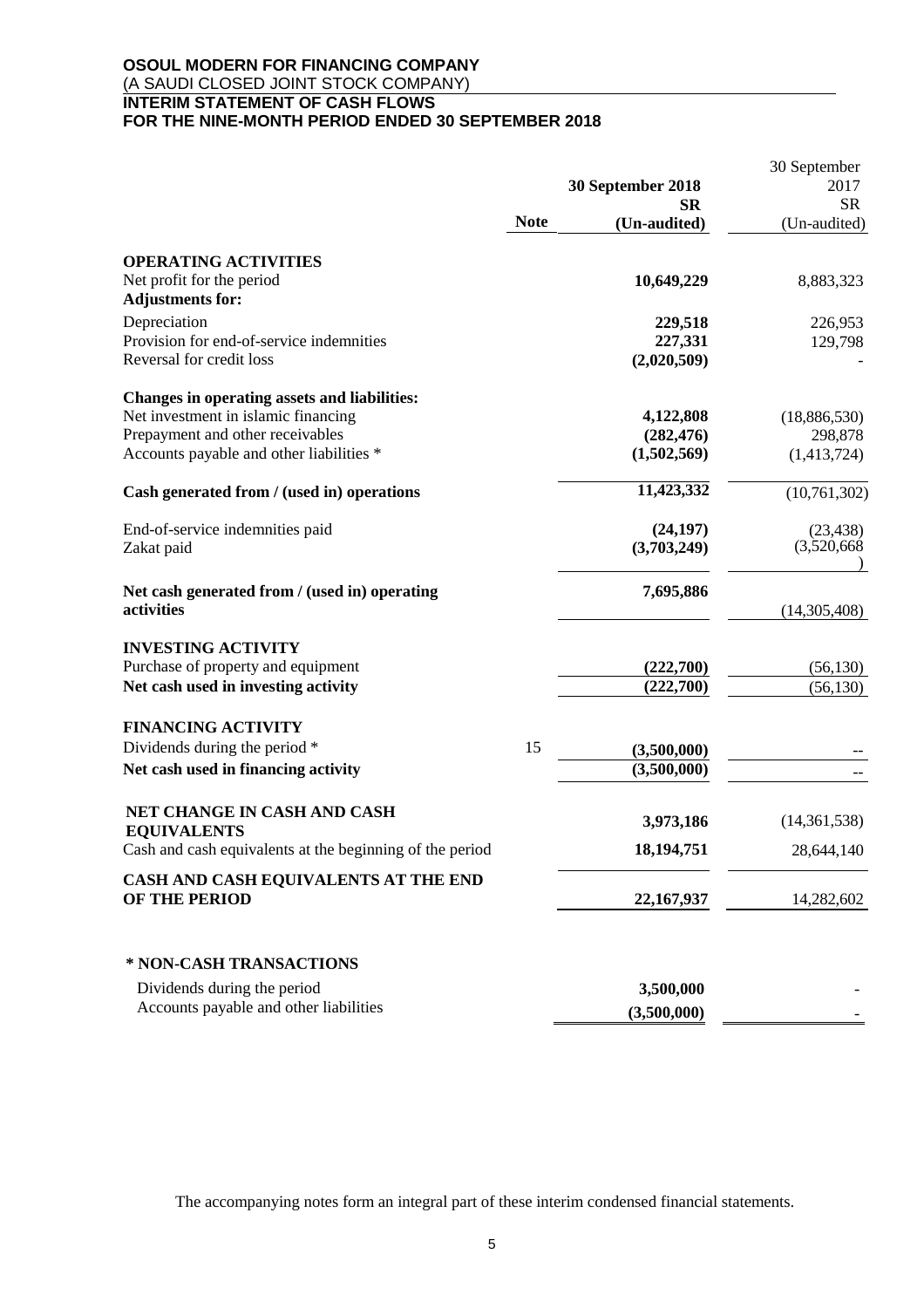# **1. LEGAL STATUS**

Osoul Modern for Financing Company ("the Company") is a Saudi Closed Joint Stock Company registered in the Kingdom of Saudi Arabia under Commercial Registration No. 4030149475 issued in Jeddah on 6 Rabi Al Awwal 1425H (26 April 2005G).

The approval of the Saudi Arabian Monetary Agency (SAMA) in its letter No, 351000095767 dated 23 Jamada Alawal 1435H (23 March 2014G) and the issuance of Ministerial Decision No, 32 / S dated 2 Jumada Althani 1436H corresponding to 21 January 2015.

The principal activity of the Company is finance lease and finance small and medium size entities and consumable finance. The Company's Head Office is located at the following address; Osoul Modern for Financing Company Jeddah, Kingdom of Saudi Arabia

# **2. BASIS OF PREPARATION**

### **Statement of compliance**

The interim condensed financial statements for the six-month period ended 30 September 2018 have been prepared in accordance with IAS 34 Interim Financial Reporting. The interim financial statements do not include all the information and disclosures required in the annual financial statements, and should be read in conjunction with the Company's annual financial statements as at 31 December 2017. Accounting policies are consistent with the Company's annual financial statements as at 31 December 2017, expect for newly adopted accounting standards mentioned in note 4. The Company has adopted IFRS 9 Financial Instruments and IFRS 15 Revenue from Contracts with Customers from 1 January 2018 and accounting policies for these new standards are disclosed in the note 3. Significant judgments and estimates relating to impairment are disclosed in the financial risk management note considering IFRS 9 first time adoption.

#### **Basis of measurement**

These interim condensed financial statements have been prepared under the historical cost convention.

# **Functional and presentational currency**

These interim condensed financial statements have been presented in Saudi Riyals (SAR) which is the Company's functional and presentation currency. All financial information presented in Saudi Arabian Riyals has been rounded to the nearest Riyal, unless otherwise mentioned.

#### **Significant accounting estimates and judgments**

The preparation of interim condensed financial statements in conformity with approved accounting standards require management to make judgments, estimates and assumptions that affect the application of policies and the reported amounts of assets, liabilities, income and expenses. The estimates and associated assumptions are based on historical experience and various other factors that are believed to be reasonable under the circumstances, the result of which form the basis of making the judgments about the carrying values of assets and liabilities that are not readily apparent from other sources. Actual results may differ from these estimates.

The estimates and underlying assumptions are reviewed on an ongoing basis. Revision to accounting estimates are recognized in the period in which the estimates are revised if the revision affects only that period, or in the period of the revision and future periods if the revision affects both current and future periods.

In the process of applying the Company's accounting policies, management has made the following estimates and judgments which are significant to the interim condensed financial statements: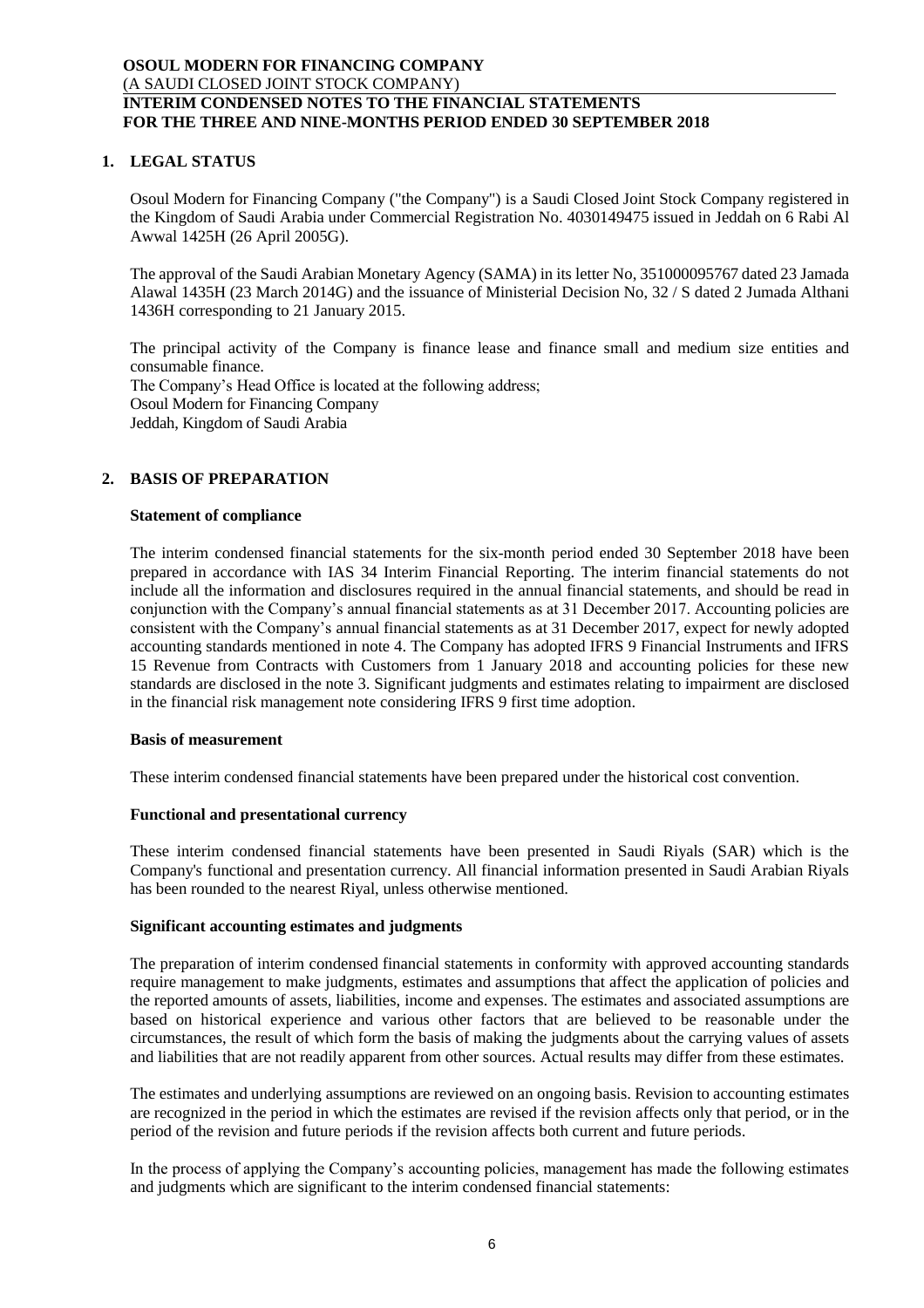# **2. BASIS OF PREPARATION (Continued)**

#### **Going concern**

The Company's management has made an assessment of the Company's ability to continue as a going concern and is satisfied that the Company has the resources to continue in business for the foreseeable future. Furthermore, the management is not aware of any material uncertainties that may cast significant doubt on the Company's ability to continue as a going concern. Therefore, the interim condensed financial statements have been prepared on a going concern basis.

#### **Actuarial valuation of employee benefits liabilities**

The cost of the end-of-service ("employee benefits") under defined unfunded benefit plan is determined using actuarial valuation. An actuarial valuation involves making various assumptions that may differ from actual developments in the future. These include the determination of the discount rate, future salary increases, mortality rates and rate of employee turnover. Due to the complexity of the valuation and its long-term nature, a defined unfunded benefit obligation is highly sensitive to changes in these assumptions. All assumptions are reviewed on an annual basis or more frequently, if required.

## **3 IMPACT OF CHANGES IN ACCOUNTING POLICIES DUE TO ADOPTION OF NEW STANDARD**

Effective 1 January 2018 the Company has adopted two new accounting standards, the impact of the adoption of these standards is explained below:

#### **IFRS 15 Revenue from Contracts with Customers**

The Company adopted IFRS 15 'Revenue from Contracts with Customers' resulting in a change in the revenue recognition policy of the Company in relation to its contracts with customers.

IFRS 15 was issued in May 2014 and is effective for annual periods commencing on or after 1 January 2018. IFRS 15 outlines a single comprehensive model of accounting for revenue arising from contracts with customers and supersedes current revenue guidance, which is found currently across several Standards and Interpretations within IFRS. It established a new five-step model that will apply to revenue arising from contracts with customers. Under IFRS 15, revenue is recognized at an amount that reflects the consideration to which an entity expects to be entitled in exchange for transferring goods or services to a customer.

The Company has opted for the modified retrospective application permitted by IFRS 15 upon adoption of the new standard. Modified retrospective application also requires the recognition of the cumulative impact of adoption of IFRS 15 on all contracts as at 1 January 2018 in equity, however, the impact on Company's financial statements was not significant.

#### **IFRS 9 – Financial Instruments**

The Company has adopted IFRS 9 - Financial Instruments issued in July 2014 with a date of initial application of 1 January 2018.The requirements of IFRS 9 represent a significant change from IAS 39 Financial Instruments: Recognition and Measurement. The new standard brings fundamental changes to the accounting for financial assets and to certain aspects of the accounting for financial liabilities.

The key changes to the Company's accounting policies resulting from its adoption of IFRS 9 are summarized below.

#### **Classification of financial assets and financial liabilities**

IFRS 9 contains three principal classification categories for financial assets: measured at amortized cost ("AC"), fair value through other comprehensive income ("FVOCI") and fair value through profit or loss ("FVTPL"). This classification is generally based, except equity instruments and derivatives, on the business model in which a financial asset is managed and its contractual cash flows. The standard eliminates the existing IAS 39 categories of held-to-maturity, loans and receivables and available-for-sale. Under IFRS 9, derivatives embedded in contracts where the host is a financial asset in the scope of the standard are never bifurcated. Instead, the whole hybrid instrument is assessed for classification.

IFRS 9 largely retains the existing requirements in IAS 39 for the classification of financial liabilities. However, although under IAS 39 all fair value changes of liabilities designated under the fair value option were recognized in profit or loss, under IFRS 9 fair value changes are presented as follows:

- The amount of change in the fair value that is attributable to changes in the credit risk of the liability is presented in OCI; and
- The remaining amount of change in the fair value is presented in profit or loss.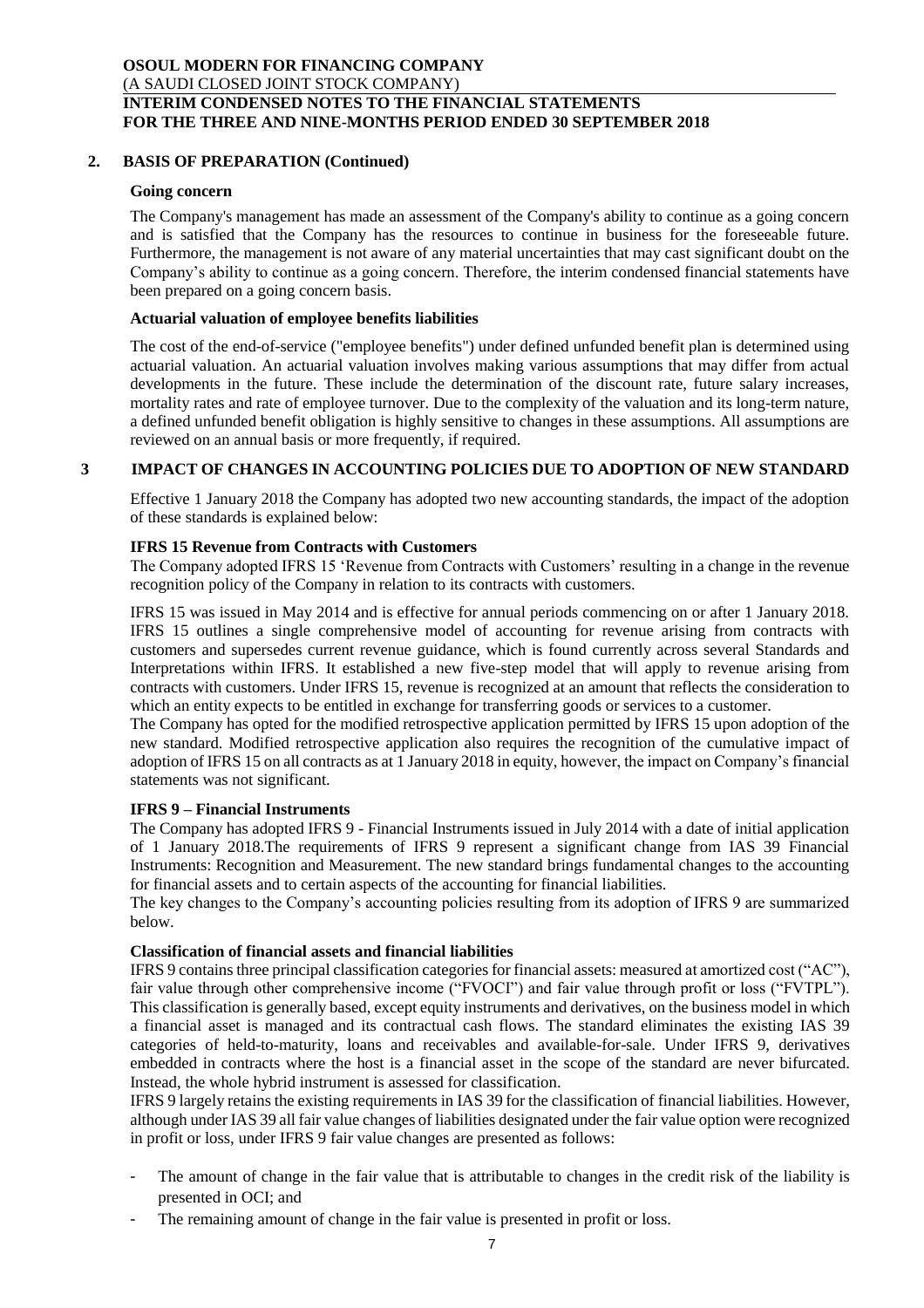### **3 IMPACT OF CHANGES IN ACCOUNTING POLICIES DUE TO ADOPTION OF NEW STANDARD- (Continued)**

### **Classification of financial assets and financial liabilities - (Continued)**

For an explanation of how the Company classifies financial liabilities under IFRS 9, see respective section of significant accounting policies.

### **Impairment of financial assets**

IFRS 9 replaces the 'incurred loss' model in IAS 39 with an 'expected credit loss' model ("ECL"). The allowance is based on the ECLs associated with the probability of default in the next twelve months unless there has been a significant increase in credit risk since origination. If the financial asset meets the definition of purchased or originated credit impaired (POCI), the allowance is based on the change in the ECLs over the life of the asset.

Under IFRS 9, credit losses are recognized earlier than under IAS 39. For an explanation of how the Company applies the impairment requirements of IFRS 9, see respective section of significant accounting policies.

#### **Transition**

Changes in accounting policies resulting from the adoption of IFRS 9 have been applied retrospectively, except as described below.

- Comparative periods have not been restated. A difference in the carrying amounts of financial assets and financial liabilities resulting from the adoption of IFRS 9 are recognized in retained earnings and reserves as at 1 January 2018. Accordingly, the information presented for 2017 does not reflect the requirements of IFRS 9 and therefore is not comparable to the information presented for 2018 under IFRS 9.
- The following assessments have been made on the basis of the facts and circumstances that existed at the date of initial application.
	- The determination of the business model within which a financial asset is held.
	- The designation and revocation of previous designated financial assets and financial liabilities as measured at FVTPL.

# **a) Financial assets and financial liabilities**

#### **Classification of financial assets and financial liabilities on the date of initial application of IFRS 9**

The following table shows the original measurement categories in accordance with IAS 39 and the new measurement categories under IFRS 9 for the Company's financial assets and financial liabilities as at 1 January 2018.

|                                                      | Original<br>classification under<br><b>IAS 39</b> | <b>New</b><br>classification<br>under IFRS 9 | <b>Original</b><br>carrying<br>value under<br><b>IAS 39</b> | <b>New</b><br>carrying<br>value under<br><b>IFRS</b> <sub>9</sub> |
|------------------------------------------------------|---------------------------------------------------|----------------------------------------------|-------------------------------------------------------------|-------------------------------------------------------------------|
| <b>Financial assets</b>                              |                                                   |                                              |                                                             |                                                                   |
| <b>Net</b><br>in<br>investment                       |                                                   |                                              |                                                             |                                                                   |
| islamic financing                                    | Amortised cost                                    | Amortised cost                               | 114,014,260                                                 | 108,817,574                                                       |
| Cash and bank balances                               | Amortised cost<br>Available for Sale              | Amortised cost<br><b>FVOCI</b>               | 18, 194, 751                                                | 18,194,751                                                        |
| Investments                                          |                                                   |                                              | 892,850<br>133, 101, 861                                    | 892,850<br>127,905,175                                            |
|                                                      |                                                   |                                              |                                                             |                                                                   |
| <b>Financial liabilities</b><br>Accounts payable and |                                                   |                                              |                                                             |                                                                   |
| other liabilities                                    | Amortised cost                                    | Amortised cost                               | 3,645,324                                                   | 3,645,324                                                         |
|                                                      |                                                   |                                              | 3,645,324                                                   | 3,645,324                                                         |
| Impact on retained earnings and other reserves       |                                                   |                                              |                                                             |                                                                   |
|                                                      |                                                   |                                              | <b>Retained</b><br>earnings                                 | <b>Other</b><br>reserves                                          |
| Closing balance under IAS 39 (31 December 2017)      |                                                   |                                              | 22,678,725                                                  | 3,329,088                                                         |
| Impact of transition of IFRS 9                       |                                                   |                                              | 5,196,686                                                   |                                                                   |
| Opening balance under IFRS 9 (1 January 2018)        |                                                   |                                              | 27,875,411                                                  | 3,329,088                                                         |
|                                                      |                                                   |                                              |                                                             |                                                                   |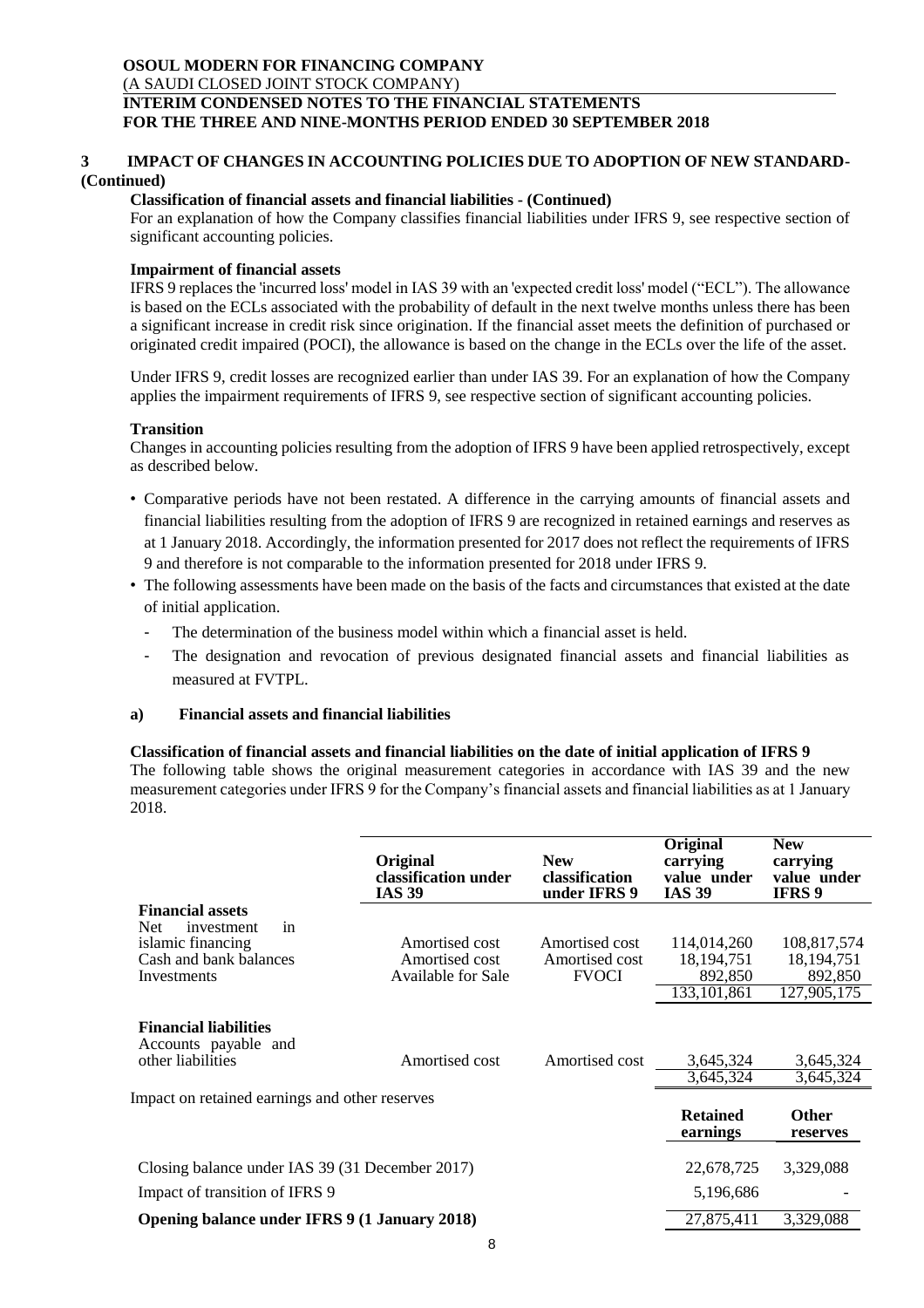#### **3 IMPACT OF CHANGES IN ACCOUNTING POLICIES DUE TO ADOPTION OF NEW STANDARD- (Continued)**

The following table reconciles the provision recorded as per the requirements of IAS 39 to that of IFRS 9:

- The closing impairment allowance for financial assets in accordance with IAS 39 provisions for Net investment in islamic financing as at 31 December 2017; to
- The opening ECL allowance determined in accordance with IFRS 9 as at 1 January 2018.

|                                                                             | 31 December 2017         | Re-                        | 1 January                |
|-----------------------------------------------------------------------------|--------------------------|----------------------------|--------------------------|
|                                                                             | (IAS 39)                 | measurement                | 2018 (IFRS 9)            |
| Provision for impairment on net investment<br>in islamic financing<br>Total | 17,766,884<br>17.766.884 | (5,196,686)<br>(5,196,686) | 12,570,198<br>12,570,198 |

The following table provides carrying value of financial assets and financial liabilities in the interim statement of financial position. **30 September 2018**

|                                                                   | <b>Mandator</b><br>ily at<br><b>FVTPL</b> | <b>Designate</b><br>d as at<br><b>FVTPL</b> | FVOCI-<br>debt<br>instruments    | <b>FVOCI-</b><br>equity<br>investments | Amortized<br>cost | <b>Total</b><br>carrying<br>amount |
|-------------------------------------------------------------------|-------------------------------------------|---------------------------------------------|----------------------------------|----------------------------------------|-------------------|------------------------------------|
| <b>Financial assets</b><br>Net investment in<br>islamic financing |                                           |                                             |                                  |                                        | 117,108,647       | 117,108,647                        |
| Cash and Bank<br>balances<br>Investments                          |                                           | $\blacksquare$                              |                                  | 892,850                                | 22,167,937        | 22, 167, 937<br>892,850            |
| <b>Total financial</b><br>assets                                  |                                           |                                             |                                  | 892,850                                | 139,276,584       | 140,169,434                        |
| 30 September 2018                                                 |                                           |                                             |                                  |                                        |                   |                                    |
|                                                                   | <b>Mandator</b><br>ily at<br><b>FVTPL</b> | <b>Designate</b><br>d as at<br><b>FVTPL</b> | $FVOCI -$<br>debt<br>instruments | <b>FVOCI-</b><br>equity<br>investments | Amortized<br>cost | <b>Total</b><br>carrying<br>amount |
| <b>Financial</b><br><b>Liabilities</b><br><b>Accounts Payable</b> |                                           |                                             |                                  |                                        |                   |                                    |
| other<br>and<br>liabilities                                       |                                           | ۰                                           |                                  |                                        | 5,642,755         | 5,642,755                          |
| financial<br><b>Total</b><br>liabilities                          |                                           |                                             |                                  |                                        | 5,642,755         | 5,642,755                          |

The accounting policies adopted in the preparation of the interim condensed financial statements are consistent with those followed in the preparation of the Company's annual financial statements as at 31 December 2017, except for the policies explained below:

# **4. SUMMARY OF SIGNIFICANT ACCOUNTING POLICIES**

### **4.1 Classification of financial assets**

On initial recognition, a financial asset is classified as measured at: amortized cost, FVOCI or FVTPL. However, the Company as of the reporting date only holds financial asset carried at AC other than investment which is carried at FVOCI.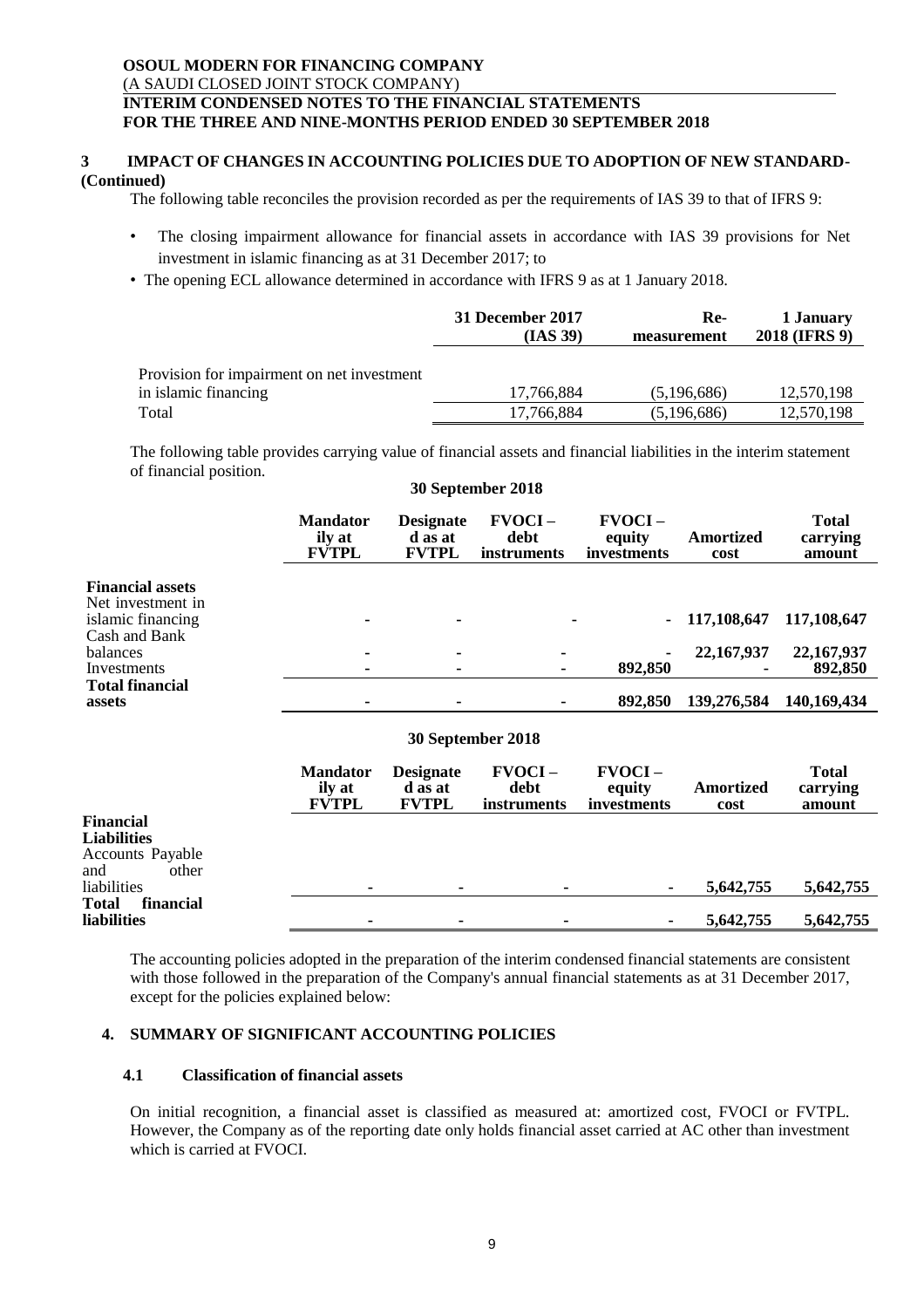# **4. SUMMARY OF SIGNIFICANT ACCOUNTING POLICIES - (Continued)**

# **4.1 Classification of financial assets - (Continued)**

#### **4.1.1 Financial Asset at amortized cost**

A financial asset is measured at amortized cost if it meets both of the following conditions and is not designated as at FVTPL:

- The asset is held within a business model whose objective is to hold assets to collect contractual cash flows; and
- The contractual terms of the financial asset give rise on specified dates to cash flows that are solely payments of principal and profit on the principal amount outstanding.

### **4.1.2 Financial Asset at FVOCI**

On initial recognition, for an equity investment that is not held for trading. the Company may irrevocably elect to present subsequent changes in fair value in OCI. This election is made on an investment-by-investment basis.

### **4.1.3 Business model assessment**

The Company assesses the objective of a business model in which an asset is held at a portfolio level because this best reflects the way the business is managed and information is provided to management. The information considered includes:

- The stated policies and objectives for the portfolio and the operation of those policies in practice. In particular, whether management's strategy focuses on earning contractual revenue, maintaining a particular profit rate profile, matching the duration of the financial assets to the duration of the liabilities that are funding those assets or realizing cash flows through the sale of the assets;
- How the performance of the portfolio is evaluated and reported to the Company's management;
- The risks that affect the performance of the business model (and the financial assets held within that business model) and how those risks are managed;
- How managers of the business are compensated- e.g. whether compensation is based on the fair value of the assets managed or the contractual cash flows collected; and

The frequency, volume and timing of sales in prior periods, the reasons for such sales and its expectations about future sales activity. However, information about sales activity is not considered in isolation, but as part of an overall assessment of how the Company's stated objective for managing the financial assets is achieved and how cash flows are realized.

The business model assessment is based on reasonably expected scenarios without taking 'worst case' or 'stress case' scenarios into account. If cash flows after initial recognition are realised in a way that is different from the Company original expectations, the Company does not change the classification of the remaining financial assets held in that business model, but incorporates such information when assessing newly originated or newly purchased financial assets going forward.

Financial assets that are held for trading and whose performance is evaluated on a fair value basis are measured at FVTPL because they are neither held to collect contractual cash flows nor held both to collect contractual cash flows and to sell financial assets.

#### **4.1.4 Assessments whether contractual cash flows are solely payments of principal and profit**

For the purposes of this assessment, 'principal' is the fair value of the financial asset on initial recognition. 'Profit' is the consideration for the time value of money, the credit and other basic lending risks associated with the principal amount outstanding during a particular period and other basic lending costs (e.g. liquidity risk and administrative costs), along with profit margin.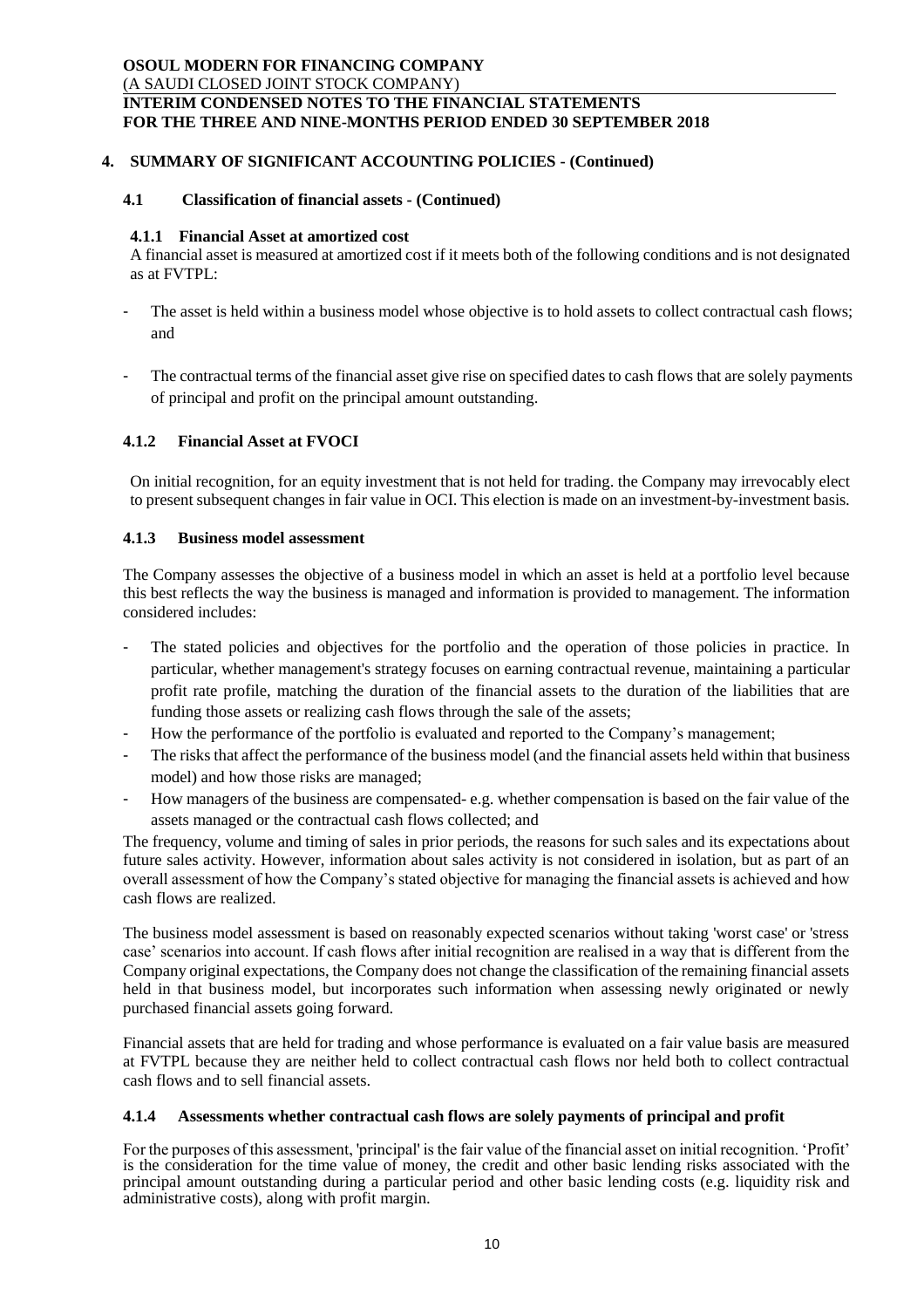## **4. SUMMARY OF SIGNIFICANT ACCOUNTING POLICIES - (Continued)**

### **4.1.4 Assessments whether contractual cash flows are solely payments of principal and profit - (Continued)**

In assessing whether the contractual cash flows are solely payments of principal and profit, the Company considers the contractual terms of the instrument. This includes assessing whether the financial asset contains a contractual term that could change the timing or amount of contractual cash flows such that it would not meet this condition. In making the assessment, the Company considers:

-Contingent events that would change the amount and timing of cash flows;

-Leverage features;

-Prepayment and extension terms;

-Terms that limit the Company's claim to cash flows from specified assets (e.g. non-recourse asset arrangements); and

-Features that modify consideration of the time value of money- e.g. periodical reset of profit rates.

#### **4.2 Classification of financial liabilities**

The company classifies its financial liabilities, other than financial guarantees and loan commitments, as measured at amortized cost. Amortized cost is calculated by taking into account any discount or premium on issue funds, and costs that are integral part of the EIR.

# **4.3 Derecognition**

#### **Financial assets**

The Company derecognizes a financial asset when the contractual rights to the cash flows from the financial asset expire, or it transfers the rights to receive the contractual cash flows in a transaction in which substantially all of the risks and rewards of ownership of the financial asset are transferred or in which the Company neither transfers nor retains substantially all of the risks and rewards of ownership and it does not retain control of the financial asset.

On derecognition of a financial asset, the difference between the carrying amount of the asset (or the carrying amount allocated to the portion of the asset derecognized) and the sum of (i) the consideration received (including any new asset obtained less any new liability assumed) and (ii) any cumulative gain or loss that had been recognized in OCI is recognized in profit or loss.

In transactions in which the Company neither retains nor transfers substantially all of the risks and Rewards of ownership of a financial asset and it retains control over the asset, the Company continues to recognize the asset to the extent of its continuing involvement, determined by the extent to which it is exposed to changes in the value of the transferred asset.

In certain transactions, the Company retains the obligation to service the transferred financial asset for a fee. The transferred asset is derecognized if it meets the derecognition criteria. An asset or liability is recognized for the servicing contract if the servicing fee is more than adequate (asset) or is less than adequate (liability) for performing the servicing.

#### **4.4 Impairment**

The Company recognizes loss allowances for ECL on the net investment in islamic financing.

No impairment loss is recognized on equity investments.

The Company measures loss allowances at an amount equal to lifetime ECL, except for the following, for which they are measured as 12-month ECL:

- Other financial instruments on which credit risk has not increased significantly since their initial recognition.
- 12-month ECL are the portion of ECL that result from default events on a financial instrument that are possible within the 12 months after the reporting date.

The Company categories' the loans in following 3 stages for the purpose of impairment:

- Stage 1: Includes loans with no significant increase in credit risk since initial recognition, accordingly, impairment is recorded on the basis of 12-month expected credit losses and interest is calculated on gross basis;
- Stage 2: Includes loans with significant increase in credit risk since initial recognition, therefore, impairment is recorded on life time expected credit losses and interest is calculated on gross basis; and
- Stage 3: Includes loans which are credit impaired, therefore, impairment is recorded on life time expected credit losses and interest is calculated on net basis.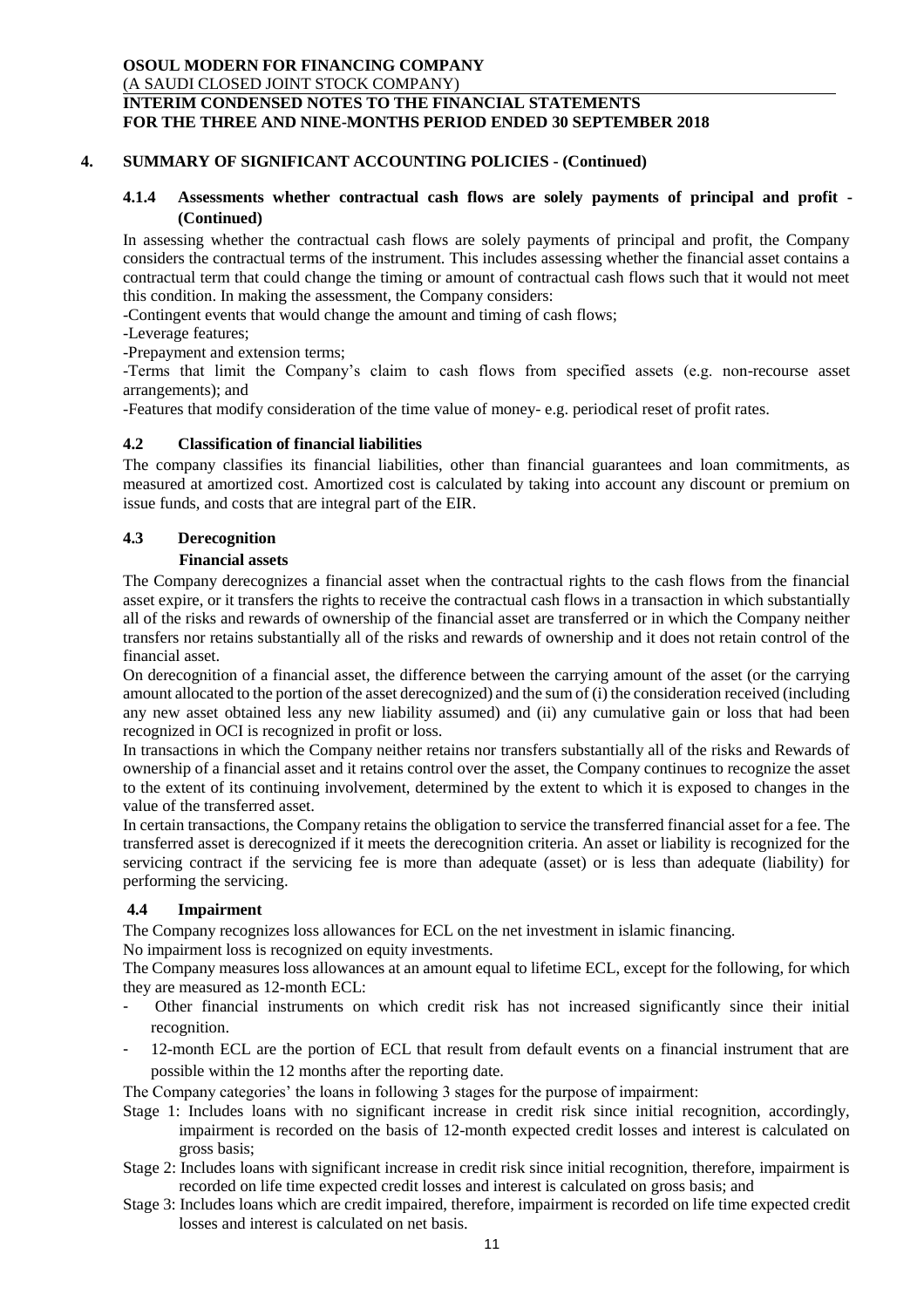# **4. SUMMARY OF SIGNIFICANT ACCOUNTING POLICIES- (Continued)**

# **4.4 Impairment- (Continued)**

# **4.4.1 Measurement of ECL**

ECL is a probability-weighted estimate of expected credit losses. They are measured as follows:

- financial assets that are not credit-impaired at the reporting date: as the present value of all cash shortfalls (i.e. the difference between the cash flows due to the entity in accordance with the contract and the cash flows that the Company expects to receive); and
- financial assets that are credit-impaired at the reporting date: as the difference between the gross carrying amount and the present value of estimated future cash flows;

# **4.5 Credit-impaired financial asset**

At each reporting date, the Company assesses whether financial assets carried at amortized cost are creditimpaired. A financial asset is 'credit-impaired' when one or more events that have detrimental impact on the estimated future cash flows of the financial asset have occurred.

Evidence that a financial asset is credit-impaired includes the following observable data:

• Significant financial difficulty of the borrower or issuer;

• Breach of contract such as a default or past due event;

• The restructuring of a loan or advance by the Company on terms that the Company would not consider otherwise;

- It is becoming probable that the borrower will enter bankruptcy or other financial reorganization; or
- The disappearance of an active market for a security because of financial difficulties.

#### **4.6 Presentation of allowance for ECL in the interim statement of financial position**

Loss allowances for ECL, for financial assets measure at amortized cost, are presented in the interim statement of financial position as a deduction from the gross carrying amount of the assets.

#### **4.7 Write-off**

Loans and debt securities are written off (either partially or in full) when there is no realistic prospect of recovery. However, financial assets that are written off could still be subject to enforcement activities in order to comply with the Company's procedures for recovery of amounts due. If the amount to be written off is greater than the accumulated loss allowance, the difference is first treated as an addition to the allowance that is then applied against the gross

carrying amount. Any subsequent recoveries are credited to credit loss expense.

# **5. NET INVESTMENT IN ISLAMIC FINANCING**

Investment in financings contract comprised of investment in Tawarooq and Murabaha contracts as mentioned below:

|                                                                                | 30 September 2018                             |                                            |                                     |                           |
|--------------------------------------------------------------------------------|-----------------------------------------------|--------------------------------------------|-------------------------------------|---------------------------|
|                                                                                | <b>Current</b><br><b>Portion</b><br><b>SR</b> | <b>Non-Current</b><br><b>Portion</b><br>SR | <b>Provision</b><br><b>SR</b>       | <b>Total</b><br><b>SR</b> |
| Murabaha contracts receivables, net<br>Tawarooq and contracts receivables, net | 26,593,498<br>9,463,767                       | 61,857,487<br>29,743,584                   | (6,264,107)<br>(4,285,582)          | 82,186,878<br>34,921,769  |
|                                                                                | 36,057,265                                    |                                            | 91,601,071 (10,549,689) 117,108,647 |                           |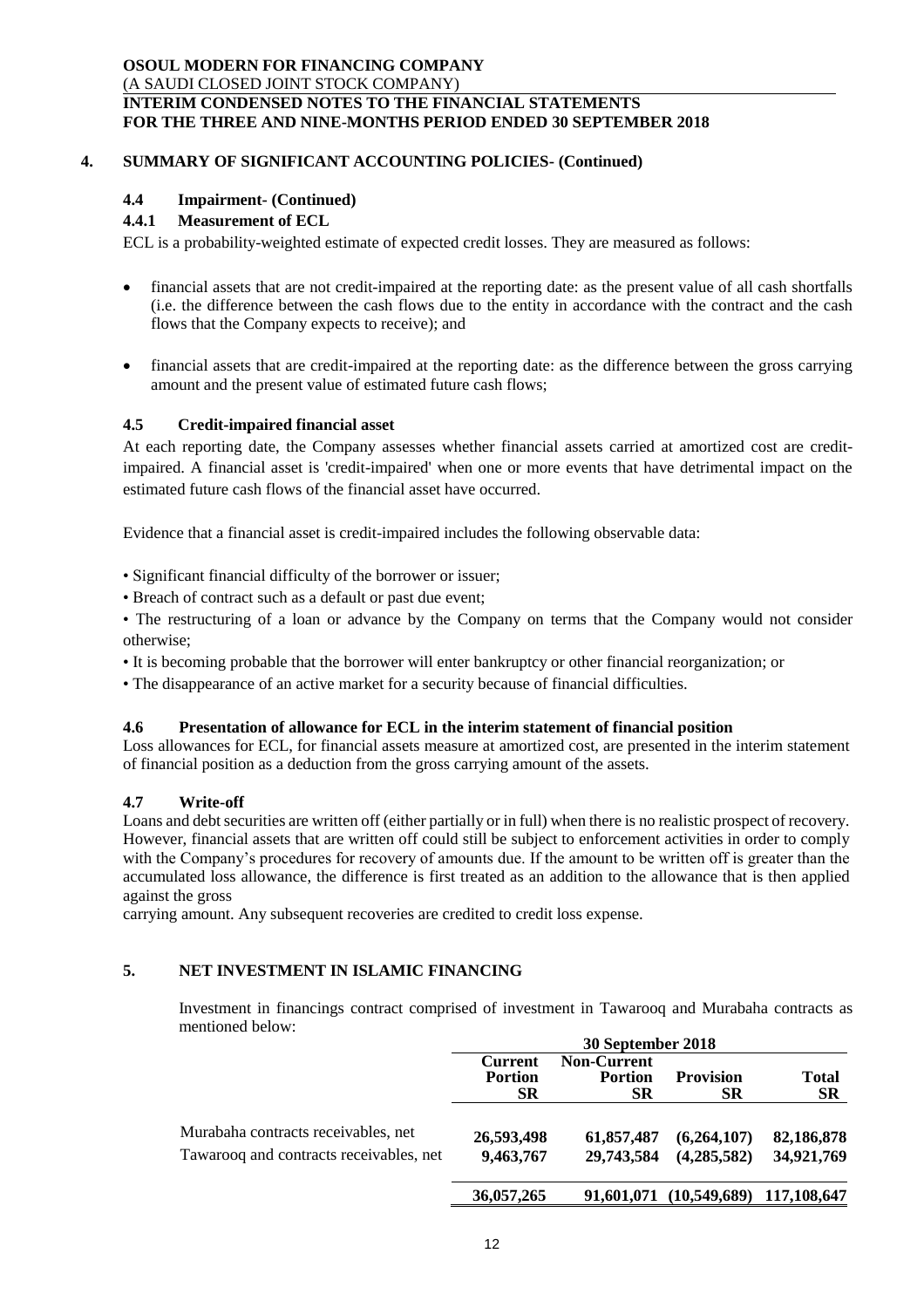## **5. NET INVESTMENT IN ISLAMIC FINANCING - (Continued)**

|                                                                                | 31 December 2017           |             |                                        |                          |
|--------------------------------------------------------------------------------|----------------------------|-------------|----------------------------------------|--------------------------|
|                                                                                | Current                    | Non-Current |                                        |                          |
|                                                                                | Portion                    | Portion     | Provision                              | Total                    |
|                                                                                | SR                         | SR.         | SR                                     | <b>SR</b>                |
| Murabaha contracts receivables, net<br>Tawarooq and contracts receivables, net | 44, 143, 527<br>17,393,102 | 22,752,225  | 47,492,290 (10,462,500)<br>(7,304,384) | 81,173,317<br>32,840,943 |
|                                                                                | 61,536,629                 |             | 70,244,515 (17,766,884)                | 114,014,260              |

#### **Murabaha contracts receivables, net**

| <u>iviui abana conti acts i eccivabics, net</u>                |                                        | 30 September 2018                       |                               |
|----------------------------------------------------------------|----------------------------------------|-----------------------------------------|-------------------------------|
|                                                                | Current<br><b>Portion</b><br><b>SR</b> | Non-<br>Current<br><b>Portion</b><br>SR | Total<br><b>SR</b>            |
| Murabaha contracts receivables, gross<br>Less: deferred income | 34,064,425<br>(7, 470, 927)            | 79,044,510<br>(17, 187, 023)            | 113,108,935<br>(24, 657, 950) |
| Less: allowance for credit loss                                | 26,593,498                             | 61,857,487                              | 88,450,985<br>(6,264,107)     |

Murabaha contracts receivables, net **82,186,878**

|                                                                    | 31 December 2017                |                                     |                               |
|--------------------------------------------------------------------|---------------------------------|-------------------------------------|-------------------------------|
|                                                                    | Current<br>Portion<br><b>SR</b> | Non-Current<br>Portion<br><b>SR</b> | Total<br><b>SR</b>            |
| Murabaha and contracts receivables, gros.<br>Less: deferred income | 57,287,747<br>(13, 144, 220)    | 62,768,429<br>(15, 276, 139)        | 120,056,176<br>(28, 420, 359) |
| Less: allowance for credit loss                                    | 44, 143, 527                    | 47,492,290                          | 91,635,817<br>(10, 462, 500)  |
| Murabaha and contracts receivables, net                            |                                 |                                     | 81,173,317                    |

#### **Tawarooq and contracts receivables, net**

|                                                                    | 30 September 2018                      |                                                   |                              |  |
|--------------------------------------------------------------------|----------------------------------------|---------------------------------------------------|------------------------------|--|
|                                                                    | Current<br><b>Portion</b><br><b>SR</b> | <b>Non-Current</b><br><b>Portion</b><br><b>SR</b> | Total<br><b>SR</b>           |  |
| Tawarooq and contracts receivables, gros.<br>Less: deferred income | 13,347,708<br>(3,883,941)              | 42,243,818<br>(12,500,234)                        | 55,591,526<br>(16, 384, 175) |  |
| Less: allowance for credit loss                                    | 9,463,767                              | 29,743,584                                        | 39,207,351<br>(4, 285, 582)  |  |
| Tawarooq and contracts receivables, net                            |                                        |                                                   | 34,921,769                   |  |

|                                           | 31 December 2017                           |                                            |                           |
|-------------------------------------------|--------------------------------------------|--------------------------------------------|---------------------------|
| Tawarooq and contracts receivables, gros. | <b>Current Portion</b><br>SR<br>24,318,755 | Non-Current<br>Portion<br>SR<br>33,153,167 | Total<br>SR<br>57,471,922 |
| Less: deferred income                     | (6,925,653)                                | (10, 400, 942)                             | (17, 326, 595)            |
| Less: allowance for credit loss           | 17,393,102                                 | 22,752,225                                 | 40,145,327<br>(7,304,384) |
| Tawarooq and contracts receivables, net   |                                            |                                            | 32,840,943                |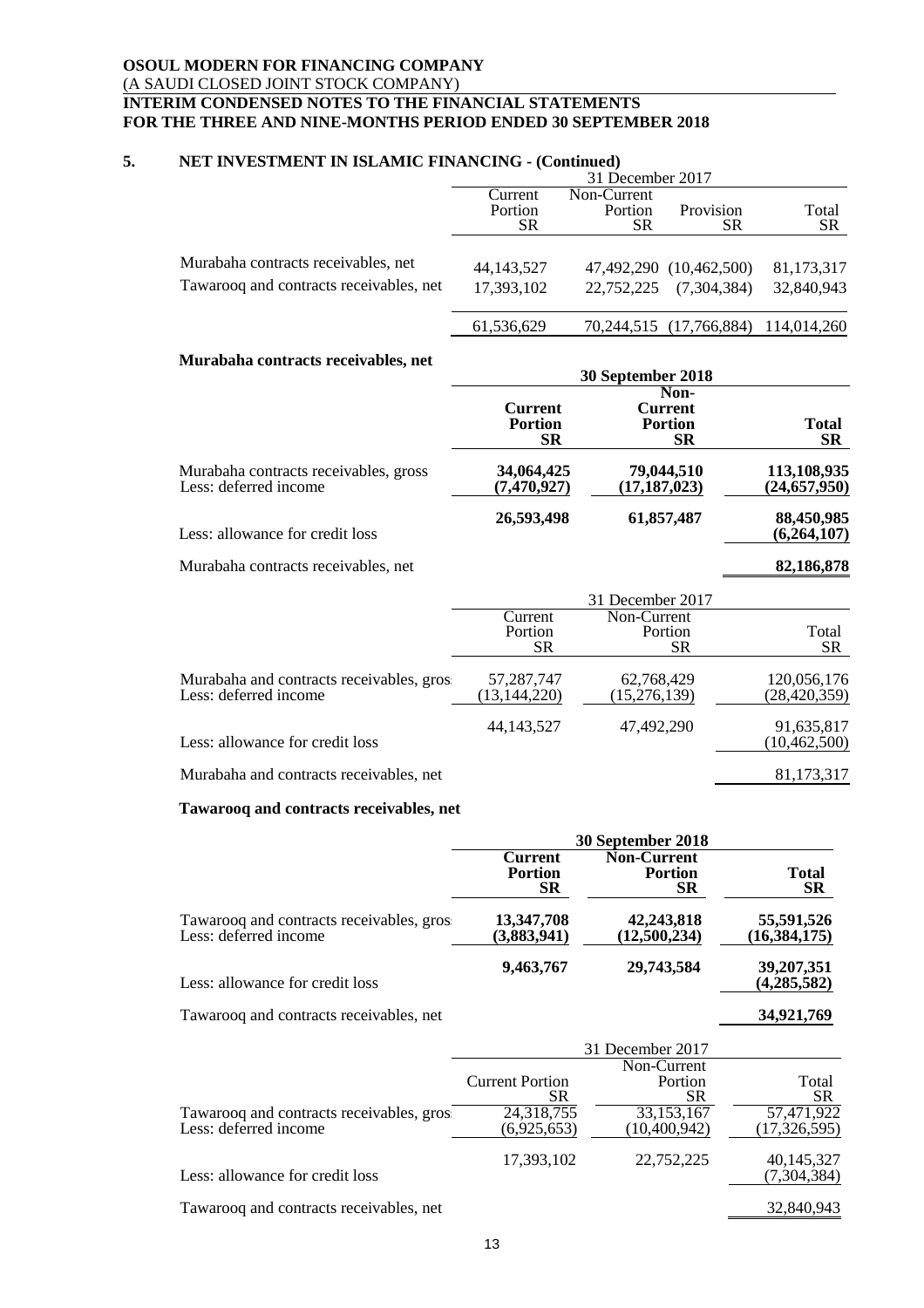# **5. NET INVESTMENT IN ISLAMIC FINANCING - Continued**

# 5.1 Movement in allowance for credit losses during the period/ year is as follows:

|                                |             | 30 September  | 31 December |
|--------------------------------|-------------|---------------|-------------|
|                                |             | 2018          | 2017        |
|                                | <b>Note</b> | <b>SR</b>     | <b>SR</b>   |
|                                |             | (Un-audited)  | (Audited)   |
| Opening balance (under IAS 39) |             | 17,766,884    | 17,766,884  |
| Transition to IFRS 9 impact    | 3           | (5, 196, 686) |             |
| <b>Restated balance</b>        |             | 12,570,198    | 17,766,884  |
| Allowance for the period/year  |             | 461,774       |             |
| Reversal for the period/year   |             | (2, 482, 283) |             |
|                                |             | 10,549,689    | 17,766,884  |

- 5.2 The Company's effective profit rate on financing contracts (exclusive of insurance) ranges between 11% to 15% (2017: 11% to 15%) per annum.
- 5.3 The Company in ordinary course of its business, holds collateral in respect of the financing contracts(being the title of assets leased out) in order to mitigate the credit risk associated with them. These collaterals are not readily convertible into cash and are intended to be repossessed and disposed of in case the customer defaults.

# **6. RELATED PARTY BALANCES AND TRANSACTIONS**

Details of significant transactions with related parties during the period and related balances "which included in accounts payable and other liabilities" are as follows:

| Name                                                              |                               | <b>Relation</b>     |                                                   |                                               |
|-------------------------------------------------------------------|-------------------------------|---------------------|---------------------------------------------------|-----------------------------------------------|
| Baghliaf A zahaie holding group                                   |                               | The holding company |                                                   |                                               |
| Baz International Industry limited Company                        |                               | Sister company      |                                                   |                                               |
|                                                                   |                               |                     | 30 September<br>2018<br><b>SR</b>                 | 30 September<br>2017<br><b>SR</b>             |
| <b>Related party</b>                                              | <b>Nature of transactions</b> |                     | (Un-audited)                                      | (Un-audited)                                  |
| Baghliaf A zahaie holding Expense paid on behalf for the<br>group | company                       |                     | (52, 933)                                         | (2,100)                                       |
| Baz International Industry Purchase of goods<br>limited Company   |                               |                     | (122,000)                                         | (3,004,300)                                   |
| <b>INVESTMENT- FAIR VALUE THROUGH OCI</b>                         |                               |                     |                                                   |                                               |
|                                                                   |                               |                     | 30 September<br>2018<br><b>SR</b><br>(Un-audited) | 31 December<br>2017<br><b>SR</b><br>(Audited) |
| Beginning of the period/year                                      |                               |                     | 892,850                                           |                                               |
| Purchased during the period/year                                  |                               |                     |                                                   | 892,850                                       |
| End of the period/year                                            |                               |                     | 892,850                                           | 892,850                                       |

In accordance with the requirement of SAMA, the Company during 2017 had an investment, which represents Company's ownership of 2% in a non-listed entity, which is still in the pre-operating stage.

#### **8. SHARE CAPITAL**

The Company has subscribed and paid up share capital of SR 100,000,000 (2017: SR 100,000,000) is divided into 10,000,000 share (2017: 10,000,000 share) equity shares of SR. 10 each fully subscribed and paid, and distributed among shareholders.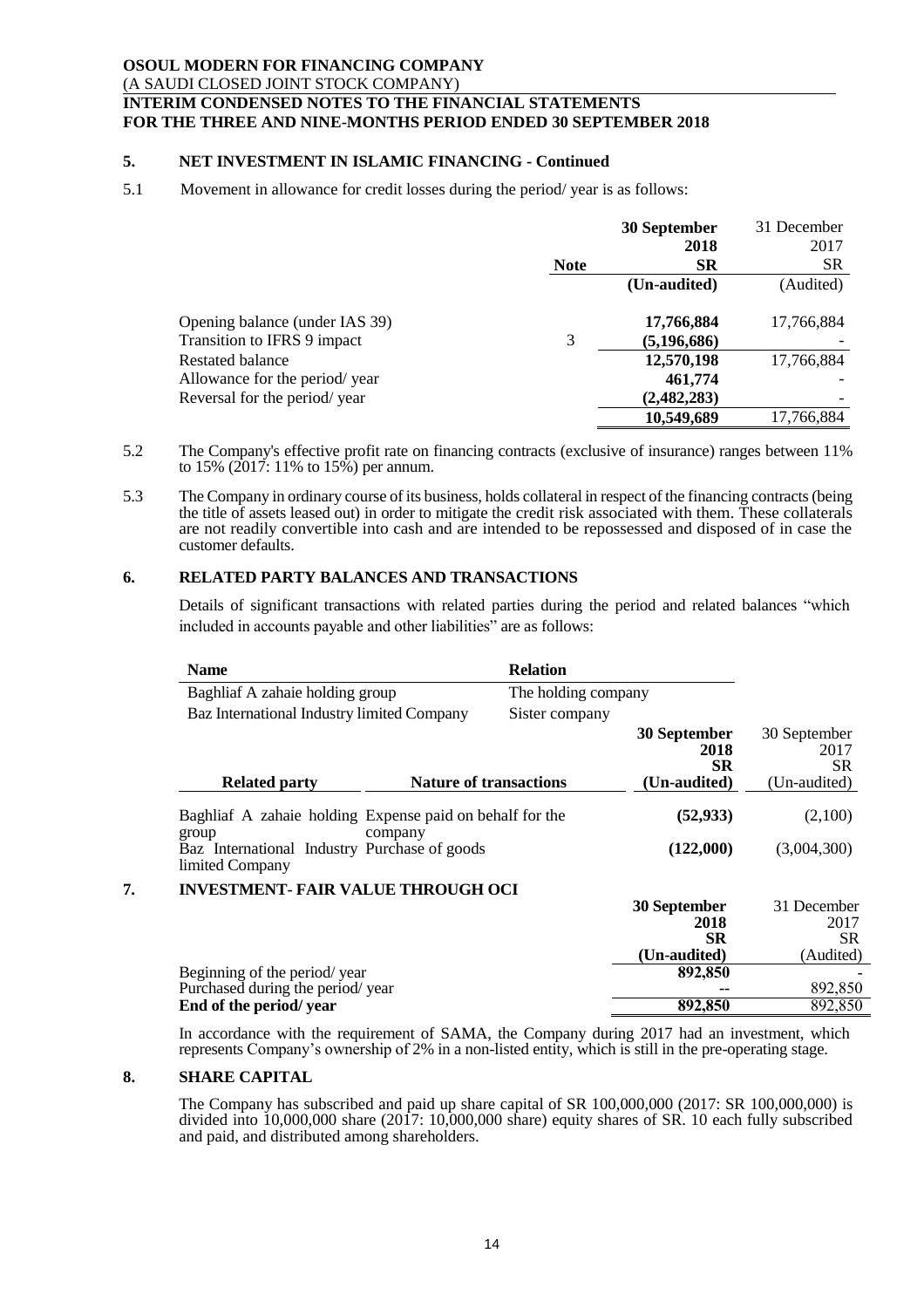# **9. STATUTORY RESERVE**

In accordance with Company's by law, the Company established a statutory reserve by appropriation of 10% of net income until the reserve equaled 30 % of the share capital. This statutory reserve is not available for dividend distribution.

# **10. CONTINGENCIES AND COMMITMENTS**

The Company had no contingencies and commitments other than the premises rent. Premises rent under operating lease arrangements represent rentals payable by the Company for certain office properties. Leases are negotiated for an average term of one year and rentals are fixed for the same period.

# **11. EARNINGS PER SHARE - basic**

Basic earnings per share from net income for the period is calculated by dividing net income for the period by the number of shares for the period amounting to 10,000,000 shares (2017: 10,000,000 shares). There were no dilution effects during the period.

# **12 FINANCIAL RISK MANAGEMENT**

### **12.1 Amounts arising from ECL – Significant increase in credit risk**

When determining whether the risk of default on a financial instrument has increased significantly since initial recognition, the Company considers reasonable and supportable information that is relevant and available without undue cost or effort. This includes both quantitative and qualitative information and analysis, based on the Company's historical experience and expert credit assessment and including forward-looking information.

The objective of the assessment is to identify whether a significant increase in credit risk has occurred for an exposure by comparing:

- The remaining lifetime probability of default (PD) as at the reporting date; with
- The remaining lifetime PD for this point in time that was estimated at the time of initial recognition of the exposure (adjusted where relevant for changes in prepayment expectations).

#### **12.1.1 Generating the term structure of PD**

The Company employs statistical models to analyze the data collected and generate estimates of the remaining lifetime PD of exposures and how these are expected to change as a result of the passage of time.

This analysis includes the identification and calibration of relationships between changes in default rates and macro-economic factors as well as in-depth analysis of the impact of certain other factors (e.g. forbearance experience) on the risk of default. For most exposures, key macro-economic indicators include GDP growth, benchmark profit rates and inflation rates.

# **12.1.2 Determining whether credit risk has increased significantly**

The criteria for determining whether credit risk has increased significantly vary by portfolio and include quantitative changes in PDs and qualitative factors, including a backstop based on delinquency.

The credit risk of a particular exposure is deemed to have increased significantly since initial recognition if, based on the Company's quantitative modeling.

Using its expert credit judgment and, where possible, relevant historical experience, the Company may determine that an exposure has undergone a significant increase in credit risk based on particular qualitative indicators that it considers are indicative of such and whose effect may not otherwise be fully reflected in its quantitative analysis on a timely basis.

As a backstop, the Company considers that a significant increase in credit risk occurs no later than when an asset is more than 90 days past due. Days past due are determined by counting the number of days since the earliest elapsed due date in respect of which full payment has not been received. Due dates are determined without considering any grace period that might be available to the borrower.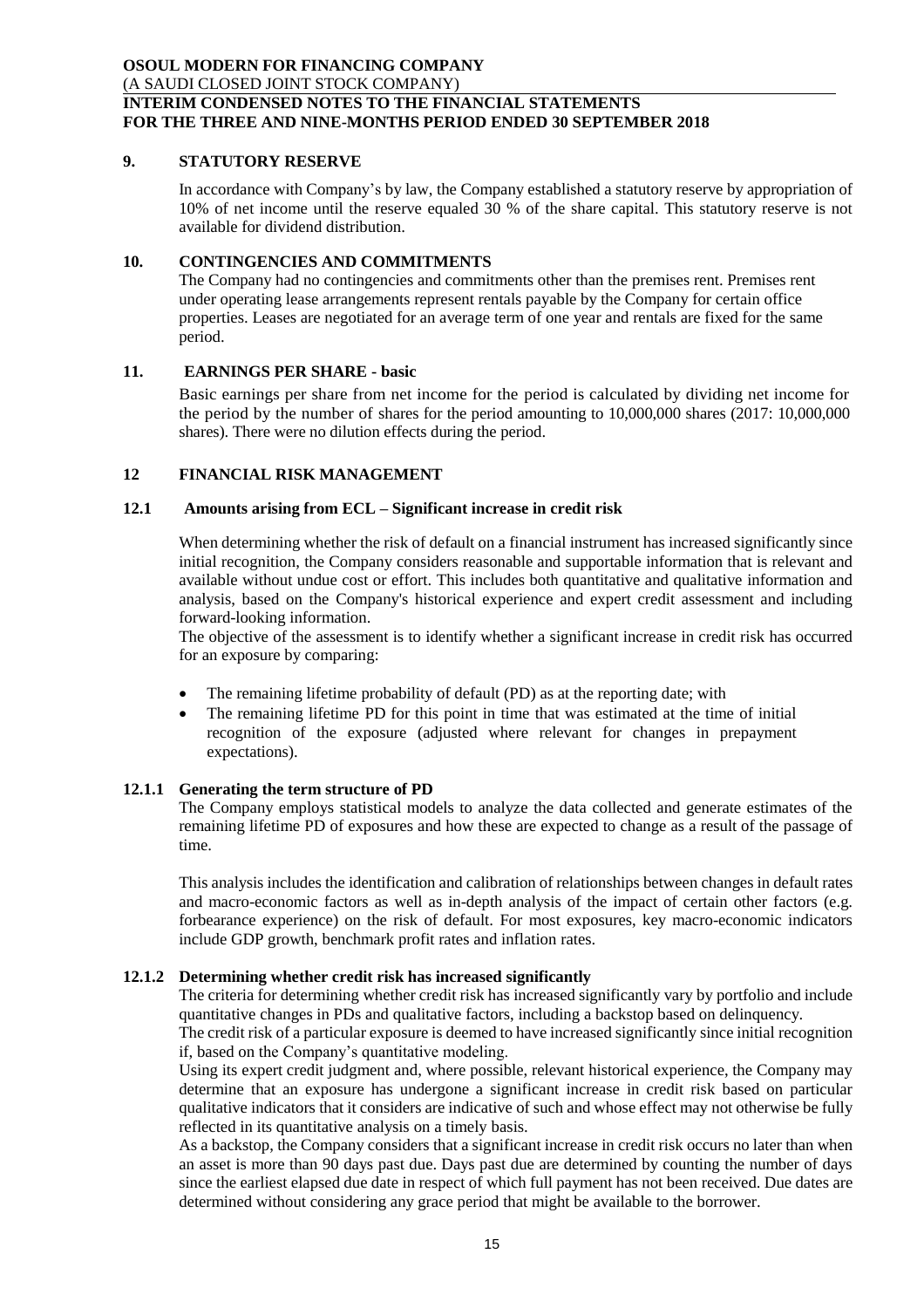# **12. FINANCIAL RISK MANAGEMENT (Continued)**

#### **12.1.3 Modified Financial Assets**

The contractual terms of a financing and advances may be modified for a number of reasons, including changing market conditions, customer retention and other factors not related to a current or potential credit deterioration of the customer. An existing financing and advances whose terms have been modified may be derecognized and the renegotiated financing and advances recognized as a new financing and advances at fair value in accordance with the accounting policy.

When the terms of a financial asset are modified and the modification does not result in de-recognition, the determination of whether the asset's credit risk has increased significantly is completed on the basis of the approved staging criteria.

The Company renegotiates finance lease receivables to customers in financial difficulties (referred to as 'forbearance activities' to maximize collection opportunities and minimize the risk of default. Under the Company's policy, Finance lease receivables forbearance is granted on a selective basis if the debtor is currently in default on its debt or if there is a high risk of default, there is evidence that the debtor made all reasonable efforts to pay under the original contractual terms and the debtor is expected to be able to meet the revised terms. The revised terms usually include extending the maturity, changing the timing of interest payments and amending the terms of leasing and instalments covenants. Both consumer and corporate portfolios are subject to the forbearance policy.

### **12.1.4 Definition of 'Default'**

The Company considers a financial asset to be in default when:

- The borrower is unlikely to pay its credit obligations to the Company in full, without recourse by the Company to actions such as realizing security (if any is held); or
- In assessing whether a borrower is in default. The Company considers indicators that are:
- Qualitative- e.g. breaches of covenant;
- Quantitative- e.g. overdue status and "30 days" non-payment on another obligation of the same issuer to the Company; and
- Based on data developed internally and obtained from external sources.
- Inputs into the assessment of whether a financial instrument is in default and their significance may vary over time to reflect changes in circumstances.

The definition of default largely aligns with that applied by the Company for regulatory capital purposes.

# **12.1.5 Incorporation of forward looking information**

The Company has identified and documented key drivers of credit risk and credit losses for each portfolio of financial instruments and, using an analysis of historical data, has estimated relationships between macro-economic variables and credit risk and credit losses. The economic scenarios used as at 31 March 2018 included the following ranges of key indicators. GDP growth Inflation rates

#### **12.1.6 Measurement of ECL**

The key inputs into the measurement of ECL are the term structure of the following variables:

- i. probability of default (PD);
- ii. loss given default (LGD);
- iii. exposure at default (EAD).

These parameters are generally derived from internally developed statistical models and other historical data. They are adjusted to reflect forward-looking information as described above.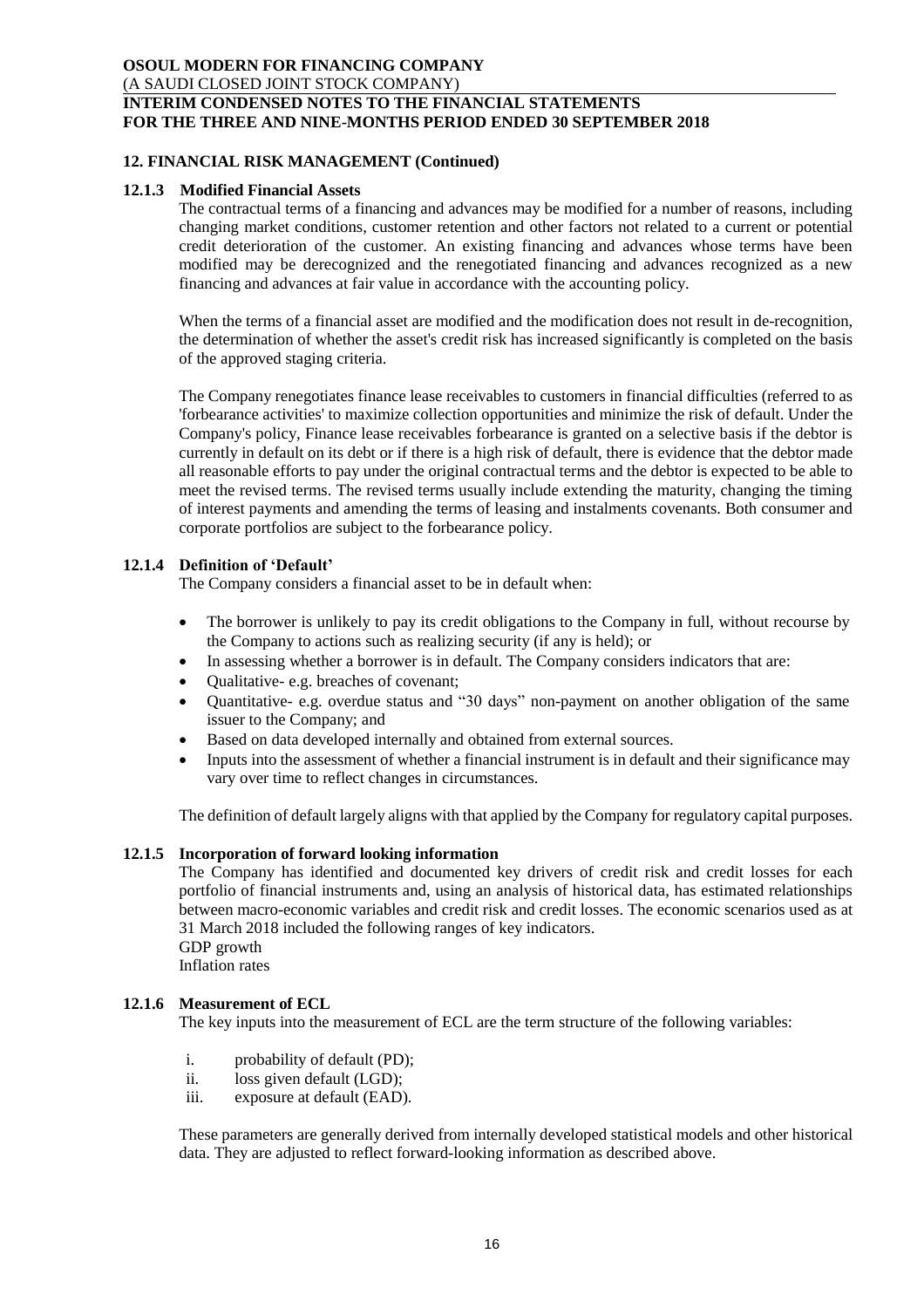### **12. FINANCIAL RISK MANAGEMENT (Continued)**

# **12.1.6 Measurement of ECL (continued)**

PD estimates are estimates at a certain date, which are calculated, based on statistical rating models. These statistical models are based on internally and externally compiled data comprising both quantitative and qualitative factors. PDs are estimated considering the contractual maturities of exposures and estimated prepayment rates.

LGD is the magnitude of the likely loss if there is a default. The Company estimates LGD parameters based on the history of recovery rates of claims against defaulted counterparties. The LGD models consider the structure, collateral, seniority of the claim, counterparty industry and recovery costs of any collateral that is integral to the financial asset. They are calculated on a discounted cash flow basis using the effective interest rate as the discounting factor.

EAD represents the expected exposure in the event of a default. The Company derives the EAD from the current exposure to the counterparty and potential changes to the current amount allowed under the contract including amortization. The EAD of a financial asset is its gross carrying amount.

### **13. STANDARDS ISSUED BUT NOT YET EFFECTIVE**

The standards and interpretations that are issued, but not yet effective, up to the date of issuance of the Company's interim condensed financial statements are disclosed below. The Company intends to adopt these standards and interpretations, if applicable, when they become effective.

# **13.1 IFRS 16 LEASES**

IFRS 16 is issued in January 2017 that requires lessees to account for all leases (subject to certain exemptions) under a single on balance sheet model (i.e., in a manner comparable to finance leases under IAS 17). Lessees would recognize a liability to pay rentals with a corresponding asset, and would separately recognize interest expense and amortization. The standard includes two recognition and measurement exemptions for lessees:

• leases of low-value assets (e.g. small printer;) and

• short-term leases (i.e. leases with a lease term of 12 months or less).

The new standard also requires reassessment of certain key considerations (e.g., lease term, variable rents based on an index or rate, discount rate) by the lessee upon certain events. Lessor accounting would be essentially the same as today's lessor accounting, using IAS 17's dual classification approach. IFRS 16 is effective for annual periods beginning on or after 1 January 2019. Early application is permitted.

# **14. ZAKAT**

# **14.1 Zakat provision movement**

|                                | 30               |             |
|--------------------------------|------------------|-------------|
|                                | <b>September</b> |             |
|                                | 2018             | 31 December |
|                                | <b>SR</b>        | 2017        |
|                                | $(Un-$           | <b>SR</b>   |
|                                | audited)         | (Audited)   |
| Beginning of the period/year   | 3,703,249        | 3,520,668   |
| Charged during the period/year | 2,760,954        | 3,703,249   |
| Paid during the period/year    | (3,703,249)      | (3,520,668) |
| End of the period/year         | 2,760,954        | 3,703,249   |

### **14.2 Zakat status**

The Company submitted its zakat declarations to the General Authority of Zakat and Tax for the years from 2005 to 2017. The Company has obtained a Zakat certificate valid to 30 April 2019.

The Company received final zakat assessment for the years up to 2012. The Company did not receive any zakat assessment for the years from 2013 to 2017.